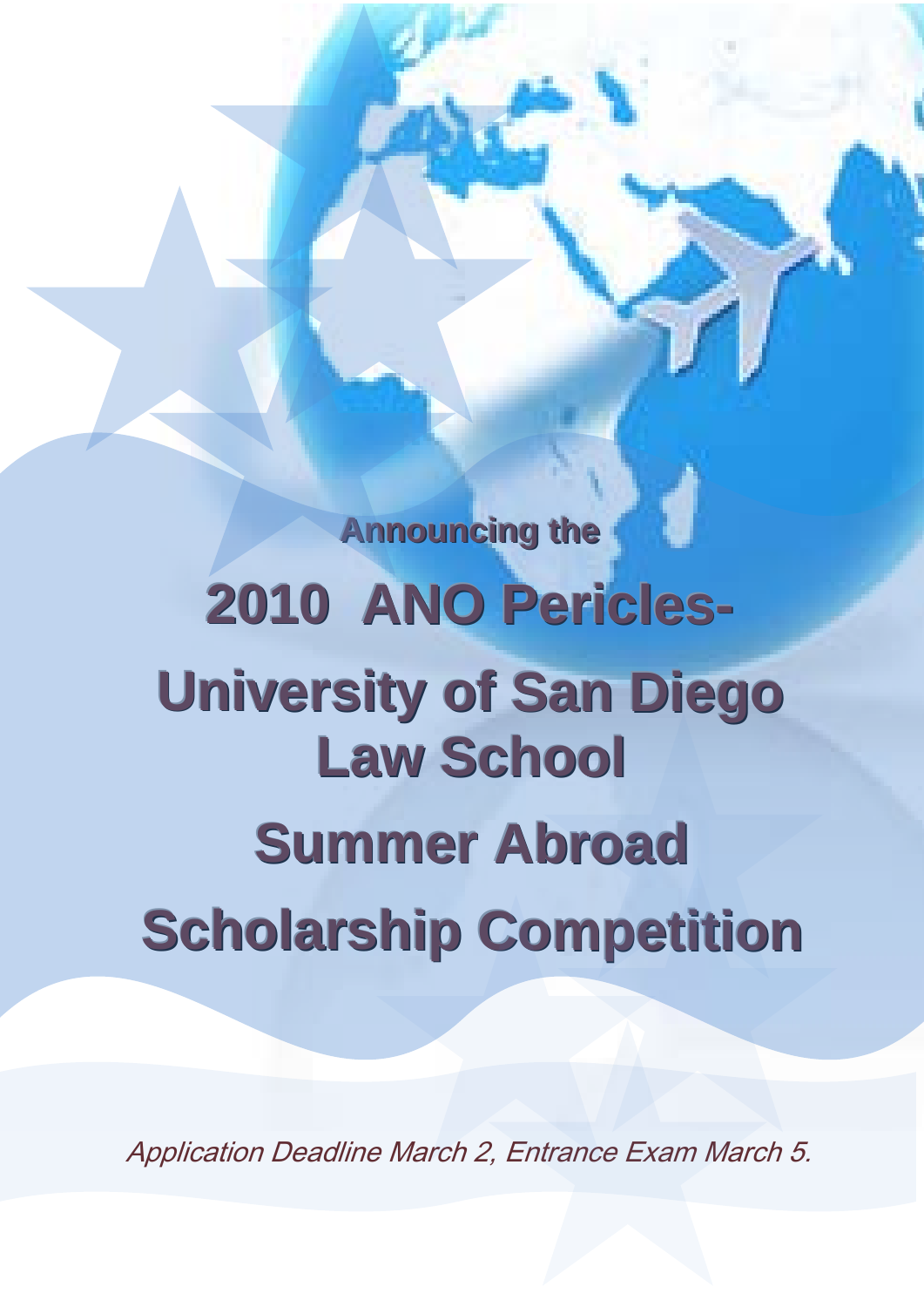# University of San Diego's 2010 Summer Law Study Abroad Programs

in Barcelona, Spain; Dublin, Ireland; Florence, Italy; London, England; Moscow, Russia; Oxford, England; and Paris, France;

This brochure is prepared for students from Russia and the other states of the former Soviet Union who are applying for a scholarship through the Pericles ABLE Project. It is abbreviated to contain information only applicable to the scholarship students, and contains additional information that is not applicable to non-scholarship students. It should not be relied upon by anyone who is not applying for this scholarship.

Pericles and University of San Diego reserve the right to change the contents of this information at any time.

The scholarship application is available on our web site. [www.pericles.ru/able](http://www.pericles.ru/able)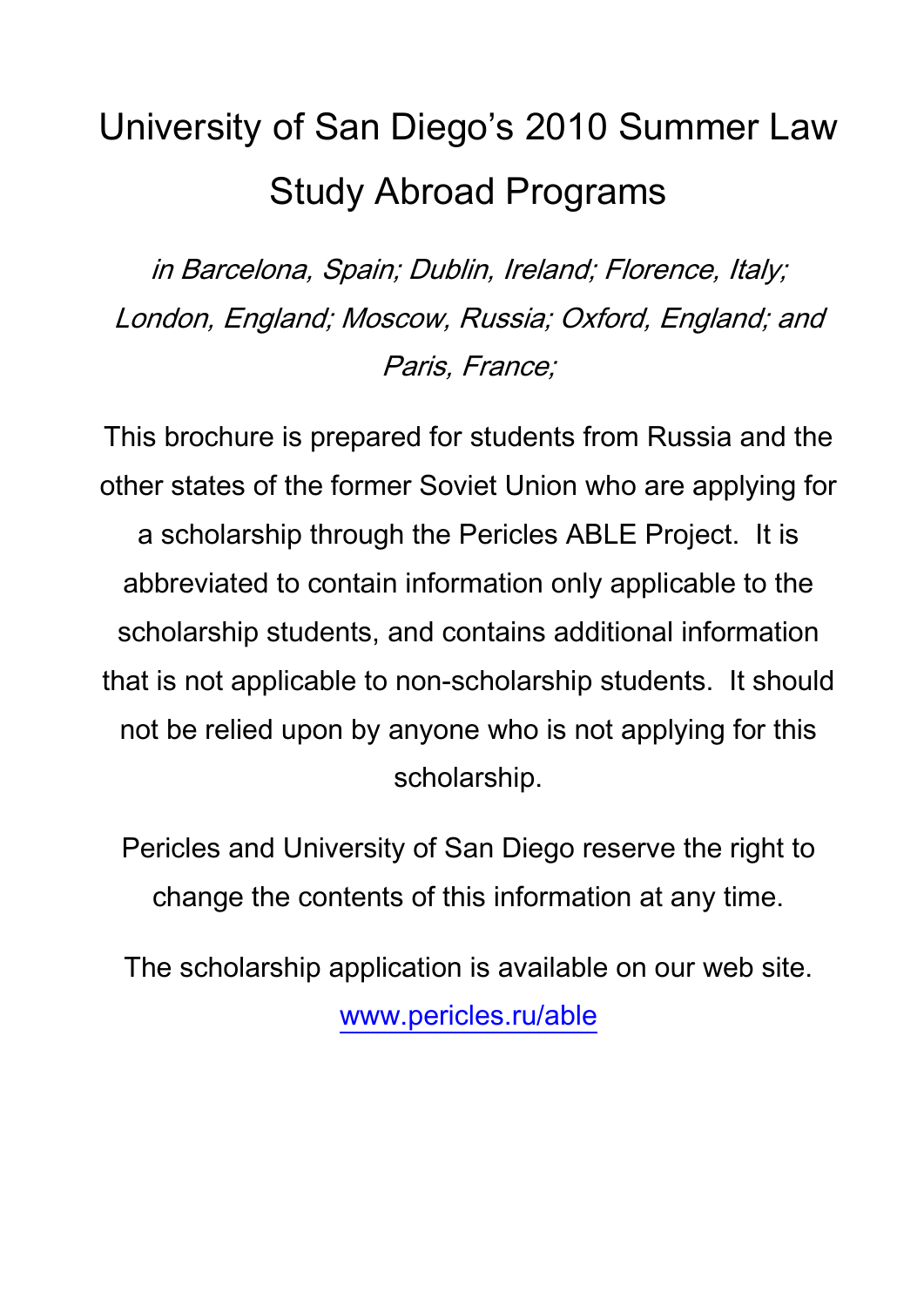## **Table of Contents**

| Information on the Scholarship Program  4                |  |  |
|----------------------------------------------------------|--|--|
| Introduction to the University of San Diego Institute on |  |  |
|                                                          |  |  |
|                                                          |  |  |
|                                                          |  |  |
|                                                          |  |  |
|                                                          |  |  |
|                                                          |  |  |
|                                                          |  |  |
|                                                          |  |  |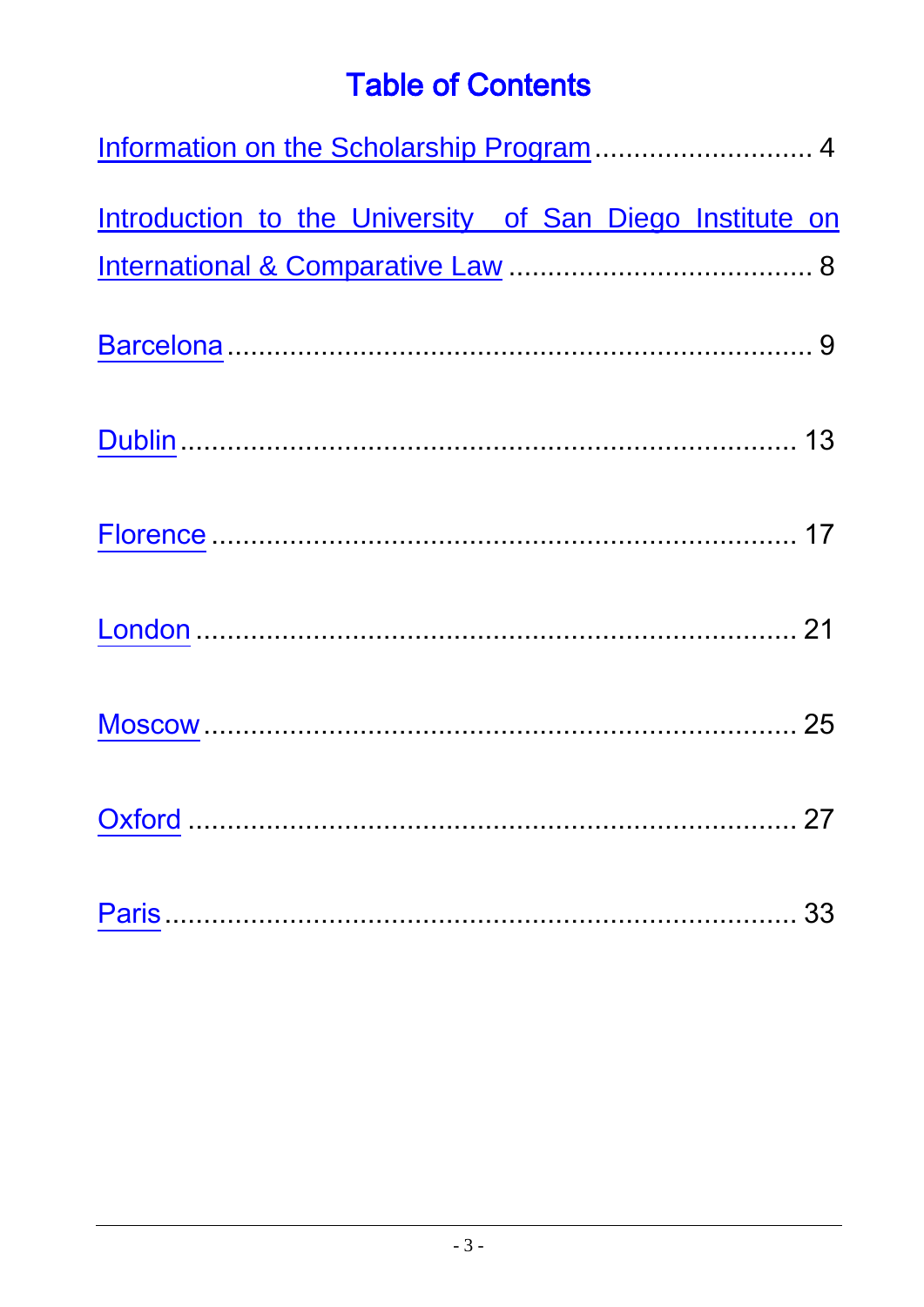## <span id="page-3-0"></span>INFORMATION ON THE SCHOLARSHIP PROGRAM

The University of San Diego's Institute on International and Comparative Law (USD Institute) runs the world's oldest and most prestigious travel study program for law students. The program has been in operation for more than 30 years. In agreement with the USD Institute, Pericles selects law students who are studying in Russia and recently graduated lawyers to receive a scholarship to attend Institute courses in Barcelona, Dublin, Florence, London, Oxford, Paris, and in Moscow. We can select up to two students per location abroad, and up to four for Moscow. Students may take up to two courses in each location (but only the Emerging Markets course in Russia). (Sorry, due to visa restrictions, contractual considerations, and other problems, we cannot offer scholarships for internships, tutorials and certain other courses offered by the University of San Diego to its American students. Scholarships are only for those courses listed in this bulletin.)

This year, the USD Institute has introduced a new rule that **the scholarship is no longer open to students who studied on a USD Institute program in the past.** To compensate repeating students for the lack of eligibility to apply for the scholarship, the USD Institute will offer substantially discounted study costs for all non-US citizen repeating students, without the requirement to compete for the discount. If you are a student who studied on a USD Institute program in previous years, please contact USD directly to get the discounted rate.

### **What the Scholarship Covers**

This scholarship is a waiver of tuition costs only. **Students accepted for the scholarship should be prepared, by March 12, to pay an administrative fee of \$500 per program** covering books and various program expenses, and students must also cover their own travel and living costs. **In cases of financial hardship, the \$500 administrative fee may be reduced or waived altogether.** Travel and living costs vary depending on the city where the program is located. For instance, if you take the program in Moscow, you can presumably live at home and your expenses will be minimal. If you take the program in London, however, you will have to pay for your flight to London and for your room and board there for the length of the program, as well as any fees charged by the British Consulate for your visa.

### **How Winners Are Chosen**

Scholarships will be given on a combination of merit and need. If you are interested in applying you should, **before the application deadline of March 2 at 8pm**, submit:

- (1) an application form with contact info for two references,
- (2) a resume/CV
- (3) a xerox copy of your international passport, valid until at least November (unless you only plan to apply for the Moscow program)
- (4) a FERPA (Family Educational Rights and Privacy Act) form allowing information to be released to Pericles
- (5) a signed contract releasing USD from liability for injuries if you are accepted into the program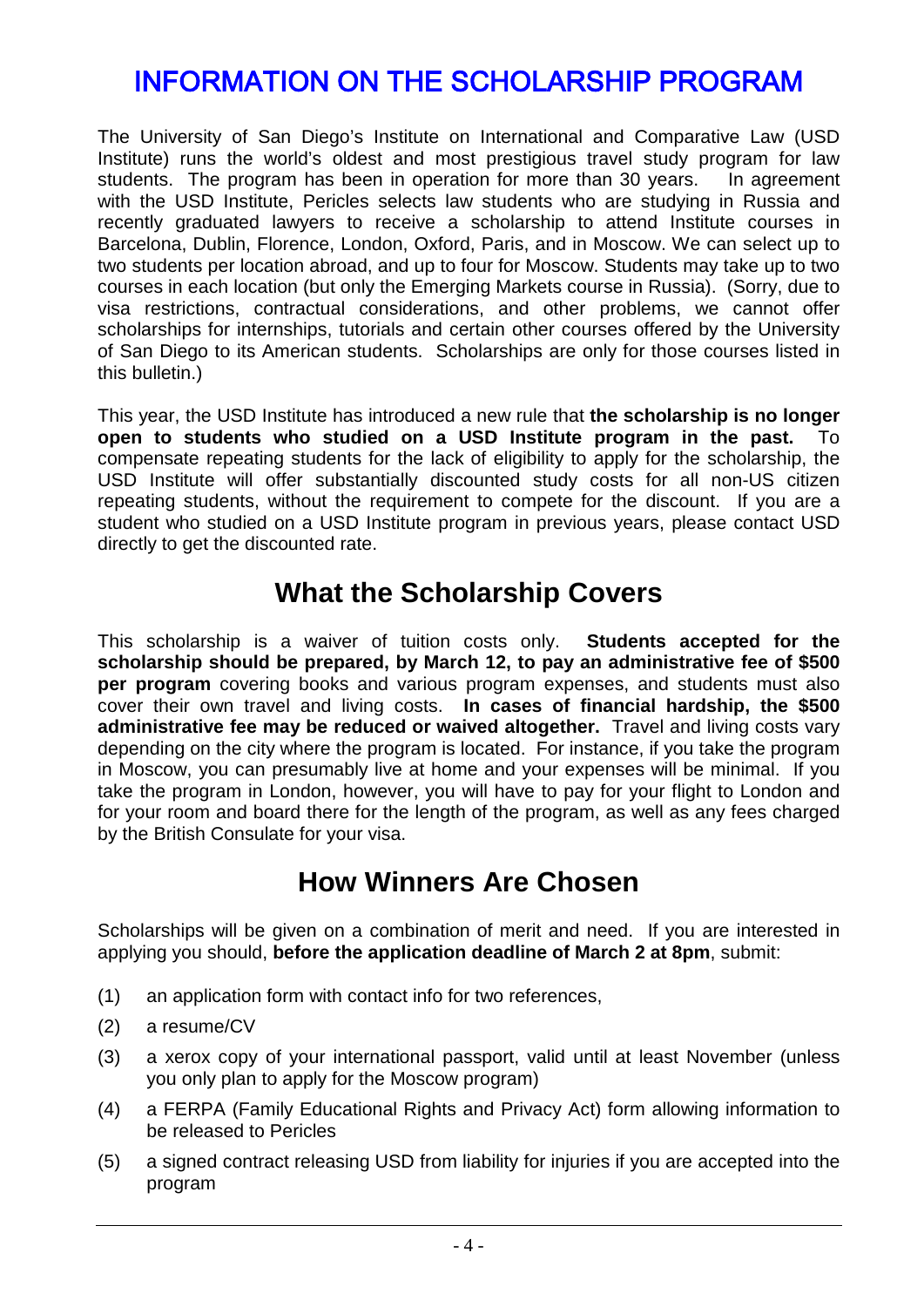- (6) a recent passport style and size (approximately 5cm x 5cm) photograph (sent electronically in .jpg format is preferred), **and**
- **(7) a 1000 ruble (refundable) application fee.** This fee can be waived upon request for students who are applying from outside of Moscow.

Then you must take a **competitive examination at Pericles, which will be given in Moscow on the evening of Friday, March 5.** If the exam fills, there will be a second sitting sometime in the adjoining days. However, you should apply early. Once two sittings fill up, no one else will be permitted to take the exam. This examination is like a miniature LSAT & TOEFL exam (it tests logic, reading, writing and listening skills), but it is more geared to a lawyer's vocabulary than these tests. The test is not something you can study for well in advance, with the exception of familiarizing yourself with the types of questions and practicing your English listening and writing skills and legal English vocabulary. You should ask for an exam study guide at the time you turn in your application. The exam is given in writing and will take about three hours. It will be blindgraded by American professors (the readers will not know your name when grading your exam). If you pass the examination, you MIGHT then receive a personal interview.

The application fee is refundable when you show up on time for the examination. If you fail to come for the exam, or show up after the exam has started, the fee will be forfeited. (Note: those who are applying for both the USD program and the Pericles LL.M. program will not receive a refund, but the fee will be applied as the LL.M. application fee.)

Acceptance to the program is only about 75% based on the exam. Other criteria include the extent to which we believe that you need and will benefit from the scholarship, and your personal qualifications, as demonstrated by your application form, resume, and the references you give us. We do not release information on how resumes, references, and need are determined, as this would allow applicants to skew their applications to try to obtain maximum points. However, we can assure you that the criteria are objective and are applied in the same way to everyone.

## **Warning about Your Application**

You can read about the University of San Diego Institute on International and Comparative Law on the website www.sandiego.edu/lawabroad. Be careful, however: You should not fill out any of the applications on that web page, as this scholarship is ONLY administered through Pericles. If you apply directly to USD, it will be assumed that you are paying full price and are not applying for a scholarship. Also, if you have any questions, please address Pericles administrative staff at [info@pericles.ru.](mailto:info@pericles.ru) Please DO NOT address USD directly, as this scholarship is only granted on condition that all administrative details and inquiries from program participants are handled by Pericles. If USD is bothered with questions from scholarship applicants, they could decide that the program is not worth the problems it causes them and they might cancel the program. We are sure that you agree with us in not wanting that to happen!

### **Choosing Cities and Courses**

In your application form you are asked to list the cities you want to attend, in priority order, and then the courses you want to attend within each city. In order to understand more about the possible courses and cities, you should read this brochure carefully. Please be aware that the cities you pick can affect whether you are chosen, and that your entrance competition scores can affect whether you get your first choice of cities. Students with the highest scores will be given their first choice of cities. Thus, if the cities you have chosen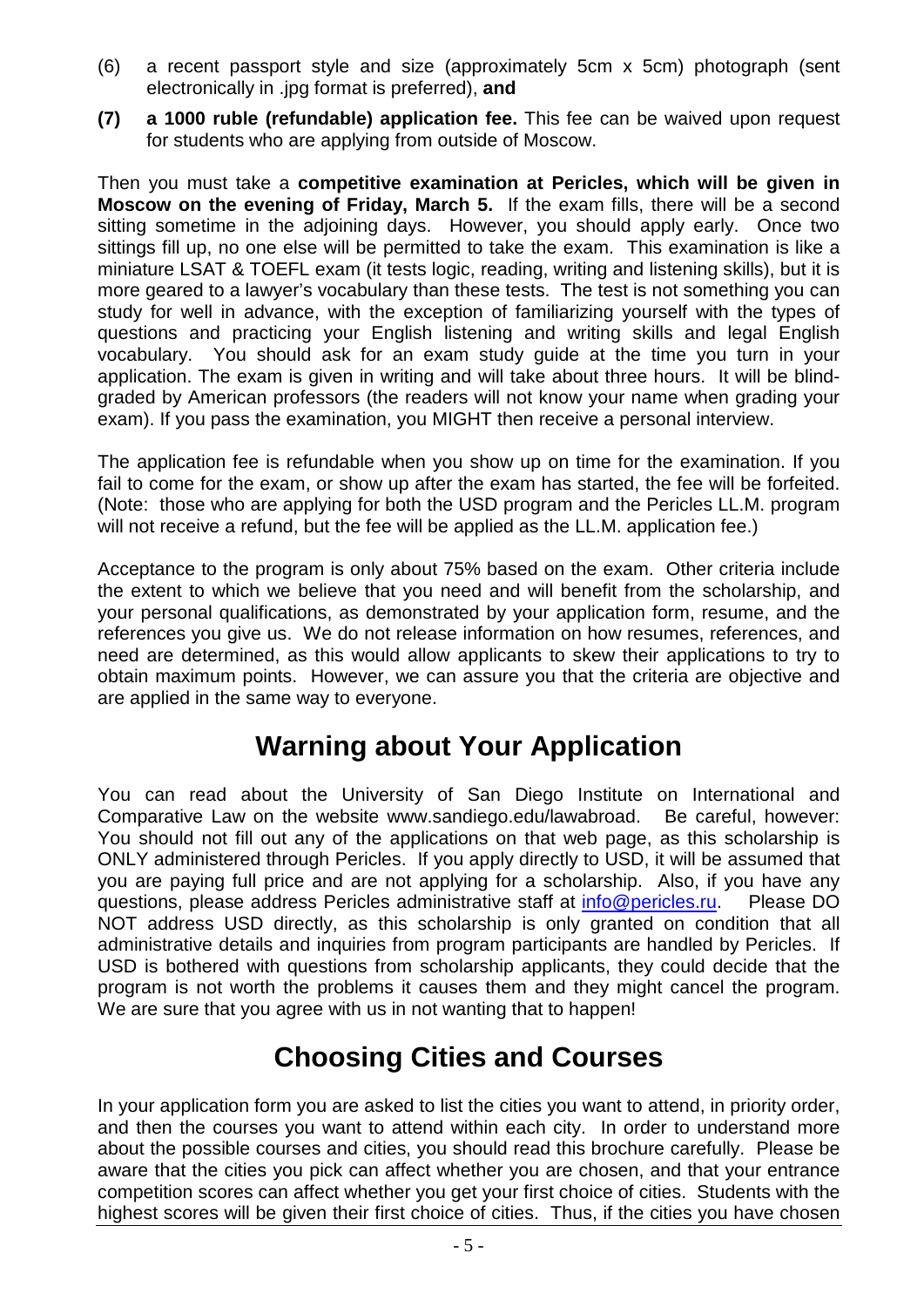are also chosen by all the people with higher scores than you, you may only get your second choice, or may be skipped entirely in favour of the next person in line who has chosen a less popular city. For example, imagine that, after exam scores and other criteria are evaluated, you have the fifth highest scores. If the four people in front of you all chose Paris as their first choice and London as their second, then the highest two scorers go to Paris, and the next two go to London. If you have also chosen Paris and London, and not anywhere else, then you will be skipped, and the next person below you who has chosen other cities in addition to London and Paris will go. However, if you have chosen, Paris first, London second, and Barcelona as your third, you will end up being chosen for Barcelona. In sum then, it makes sense to choose as many cities as you might practically want to attend. (Note: In the past, no one city has been more popular than others, so you cannot predict which cities the highest scoring students will want.)

The programs in different cities start and end on different dates, as is indicated on the city information below. A student is not allowed to miss more than two days of classes. Thus, do not choose a program that conflicts with your work or your university exam schedule. (We will be happy to write letters of explanation for those whose Russian professors will allow them to reschedule exams on presentation of such letters.)

## **Academic Standards**

You should be aware that the USD Institute will make no special privileges for you as a Russian student. It is attended mainly by American law students studying for the equivalent of a Candidate degree; but Candidate-level students from England, Canada, Germany, France, and other countries also sometimes attend. You will be expected to attend classes and take written exams in English along with all other students. You will be expected to follow USD's strict honor system policy on independent work and cheating. It is very possible that you will not get exam grades that are as high as those you are accustomed to receiving in Russian courses. An "A", which is the American equivalent of a 5, is awarded usually to only the top 15 percent of students in each course.

### **Visas**

Students are responsible for obtaining their own visas, although USD will provide invitations and will work with you to provide such other documents as may be needed by a particular consulate. Once you win the scholarship, you should be prepared to act quickly in contacting the applicable consulate for up-to-date instructions and following through on those instructions. Please keep in mind the visa requirements and time limits. If you have never been abroad before and think you may have trouble getting a visa, you might want to choose the Moscow program, or you might want to choose London, Paris, or Oxford, which start at the end of June, rather than a program that starts very soon.

## **Rejection or Cancellation**

Pericles reserves the right to reject any winner from the program for any reason, including, but not limited to, failure to act in a timely manner to obtain a visa, failure to pay the administrative fee on time, or post-selection conduct that evidences irresponsibility or inability to function in an international environment. Upon rejection, all administrative fees will be refunded. If a student changes his/her mind about going on the program, all administrative fees will be forfeited.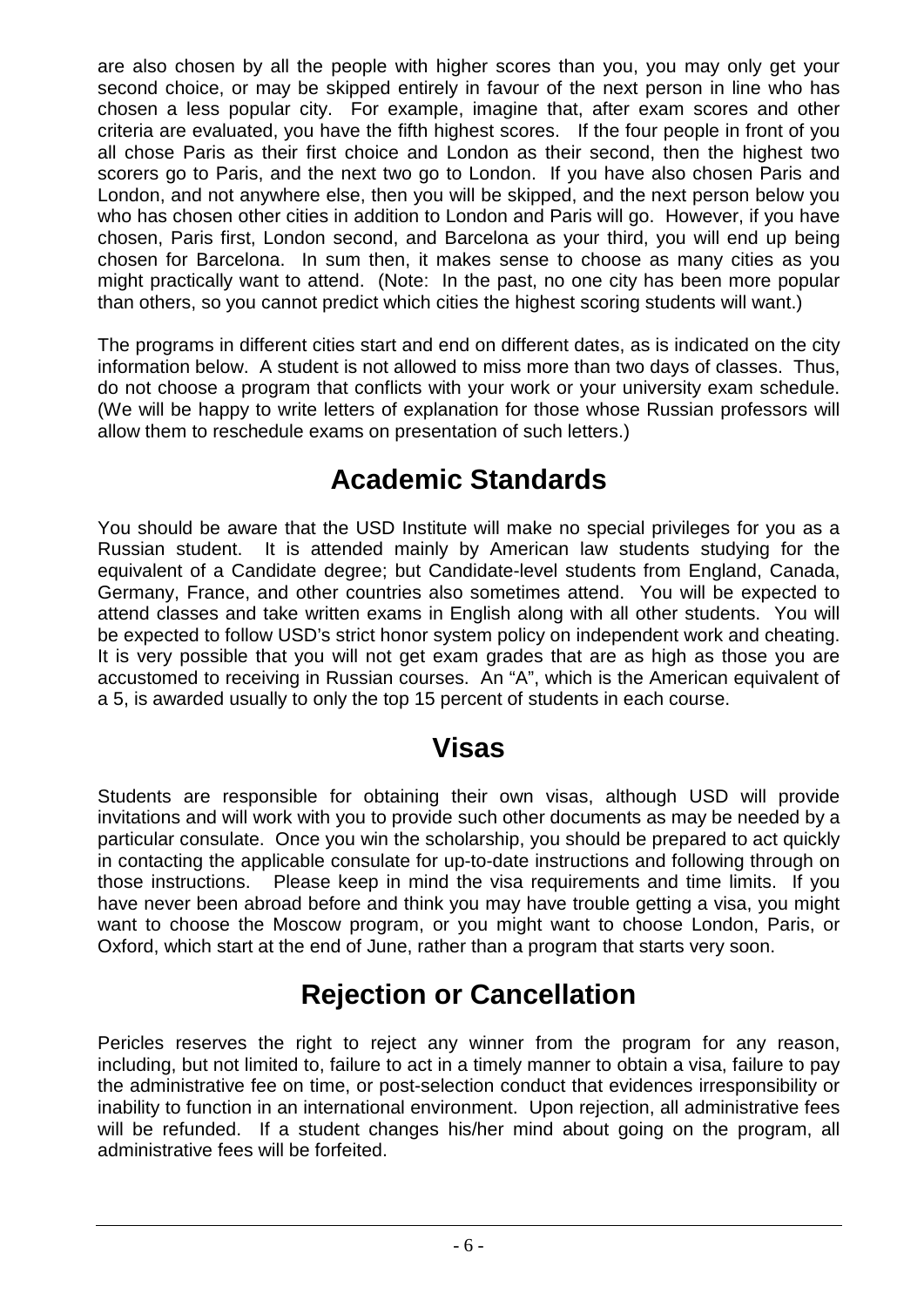## **Additional Information**

For additional information (general information, exam schedules and applications, events, visa questions, living and traveling abroad, etc), you should contact the Pericles administrative staff at [info@pericles.ru](mailto:info@pericles.ru) or the Summer Program Coordinator (whose email address will be available later). Academic and grading information, problems with exam scores, complaints, and so on should be directed to Marian Dent, Program Director, [\(mdent@pericles.ru\)](mailto:mdent@pericles.ru).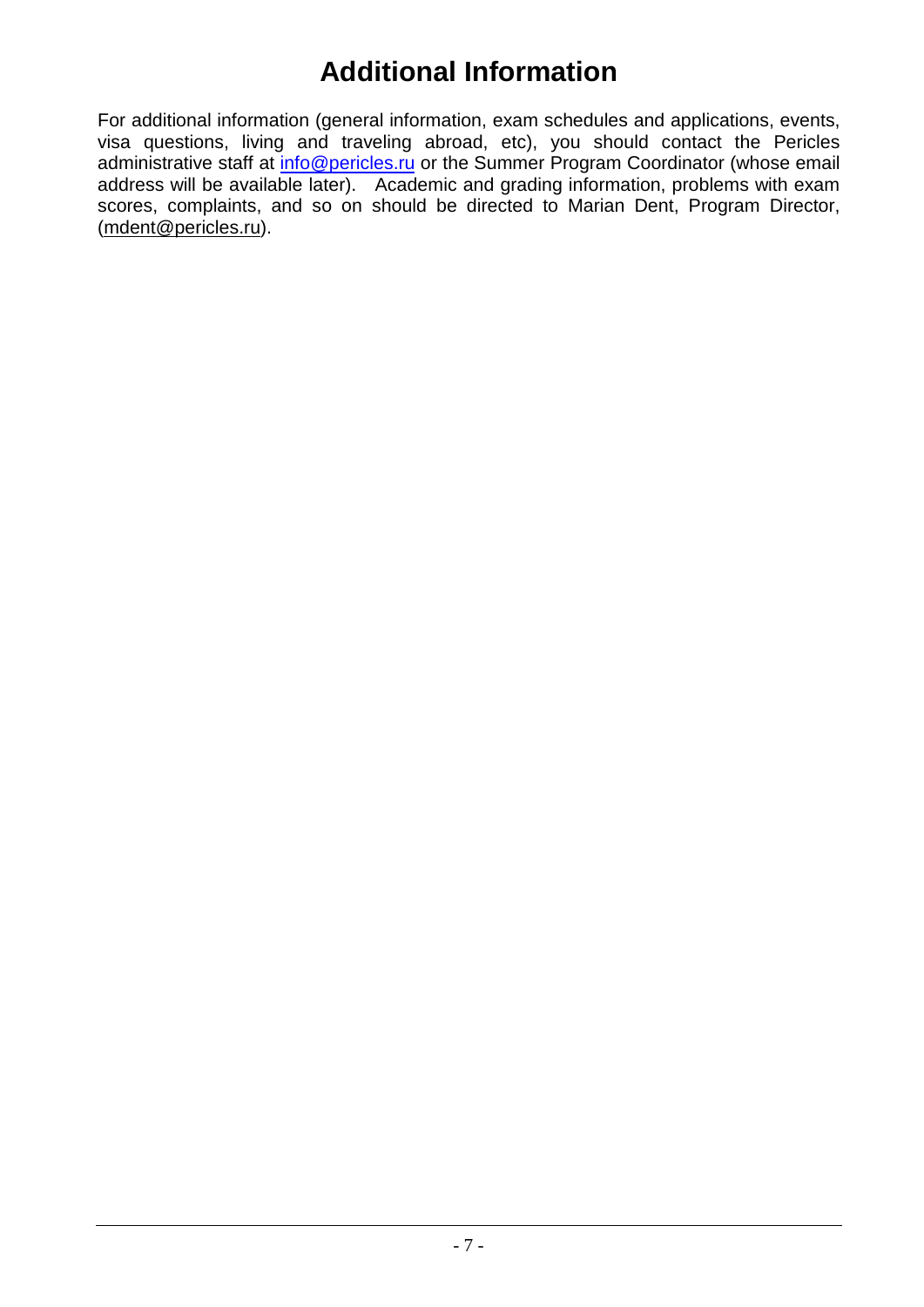## <span id="page-7-0"></span>**INTRODUCTION TO THE UNIVERSITY OF SAN DIEGO INSTITUTE ON INTERNATIONAL & COMPARATIVE LAW**

The Institute on International and Comparative Law is sponsored by the University of San Diego School of Law, in cooperation with top European universities that sponsor the program in each destination. USD is solely responsible for the academic content of the programs. The Institute was conceived in the summer of 1970. It has conducted summer law study programs in Paris since 1973 on international and comparative law, being the first U.S. law school program on the European continent. It has operated programs in Oxford since 1977 on Anglo-American law, and in London since 1979 on law relating to international business. In 1979, American University started a program in Russia and Poland on socialist law and East-West trade, which joined the Institute in 1981. In 1983, the Institute began a program in Dublin on international human rights. The Institute's two newest programs began in 1996; Barcelona on European law, and Florence on law related to creative endeavors.

The programs provide students with intensive training by total immersion, introduce American students to foreign law and institutions and Commonwealth and civil law students to American viewpoints and problem-solving methods, bring together experts for a summer of interchange, and sensitize students to cultural differences that influence effective international dealing.

The value of comparing approaches to similar problems in different legal systems is increasingly evident. One can deal more effectively with foreign lawyers and understand one's own legal system and its alternatives. Locating classes abroad increases the benefits by exposing students to a different cultural milieu, guest faculty viewpoints, and foreign legal institutions and history through tours and simulated legal proceedings.

### **Academics**

Each course is conducted in English, generally by a full-time law professor, and meets the requirements of both the Association of American Law Schools and American Bar Association. Each program has been approved by the Accreditation Committee of the ABA Section on Legal Education. No classes have prerequisites for any law course. Foreign officials, faculty, and lawyers supplement the courses. Each course meets every day, Monday through Friday, and regular attendance is required. Students regularly read 20-30 pages per course, per night, to prepare for the next day's courses.

A student may enroll in up to 6 semester credits of classes in Dublin, London, Oxford or Paris. Students should consider that one credit per week of the program requires as much work as a full-time course load during the academic year. 4 credits is the limit for Barcelona or Florence, 2 credits in Russia.

The programs visit courts and other legal institutions. There are Spanish, Italian, and French language classes offered in Barcelona, Florence and Paris respectively.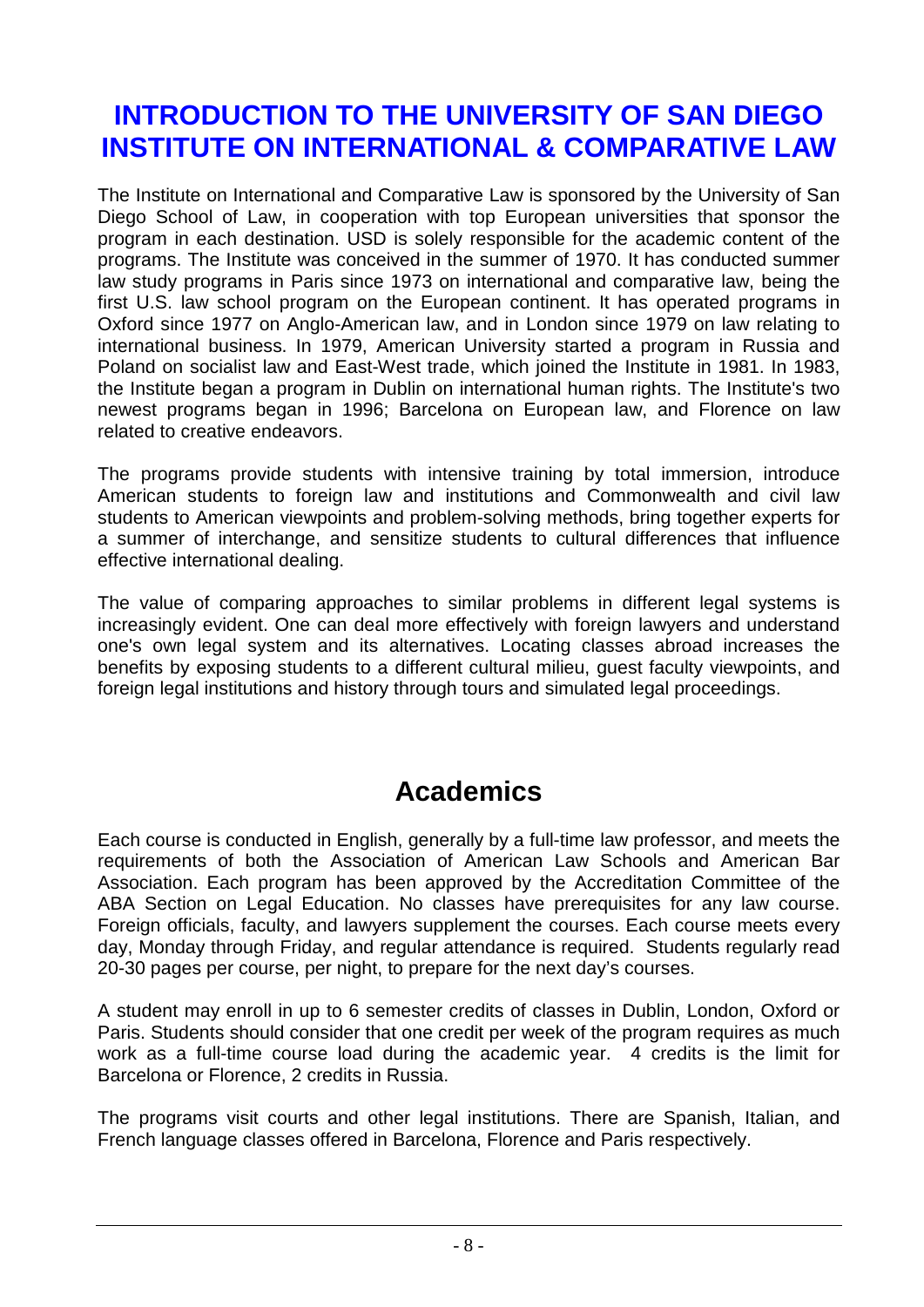## **Barcelona**

**May 24 - June 18**

<span id="page-8-0"></span>

Sagrada Familia Cathedral, aerial view

*It takes all kinds of cities to make Barcelona. It takes among others a Roman city, a Gothic city, a maritime city, and a city of cosmopolitan pleasure.*

*Kenneth Tynan* 

## **Facilities**

The Barcelona Institute is held with the encouragement of the Mayor of Barcelona, the President (Chief Justice) of the Supreme Court of Catalonia, and the General Director of Catalan Universities, with the support of the Catalan Universities. Classes and offices are at the building of the Aula Tomas y Valiente Law Faculty of the University of Barcelona, Ave. Diagonal 684, 08034 Barcelona, in the Pedralbes and Les Corts district **(**Metro: Palau Reial or Maria Cristina). Direct underground service from the Placa de Catalunya takes about 20 minutes.

## **Orientation**

Orientation is mandatory and will be held on Monday, May 24th, at 5:00pm, at the Aula Tomas y Valiente Law Faculty of the University of Barcelona, Av Diagonal 684, 08034 Barcelona, this is also where classes will be held. Classes begin Tuesday, May 25th at 9:30 a.m.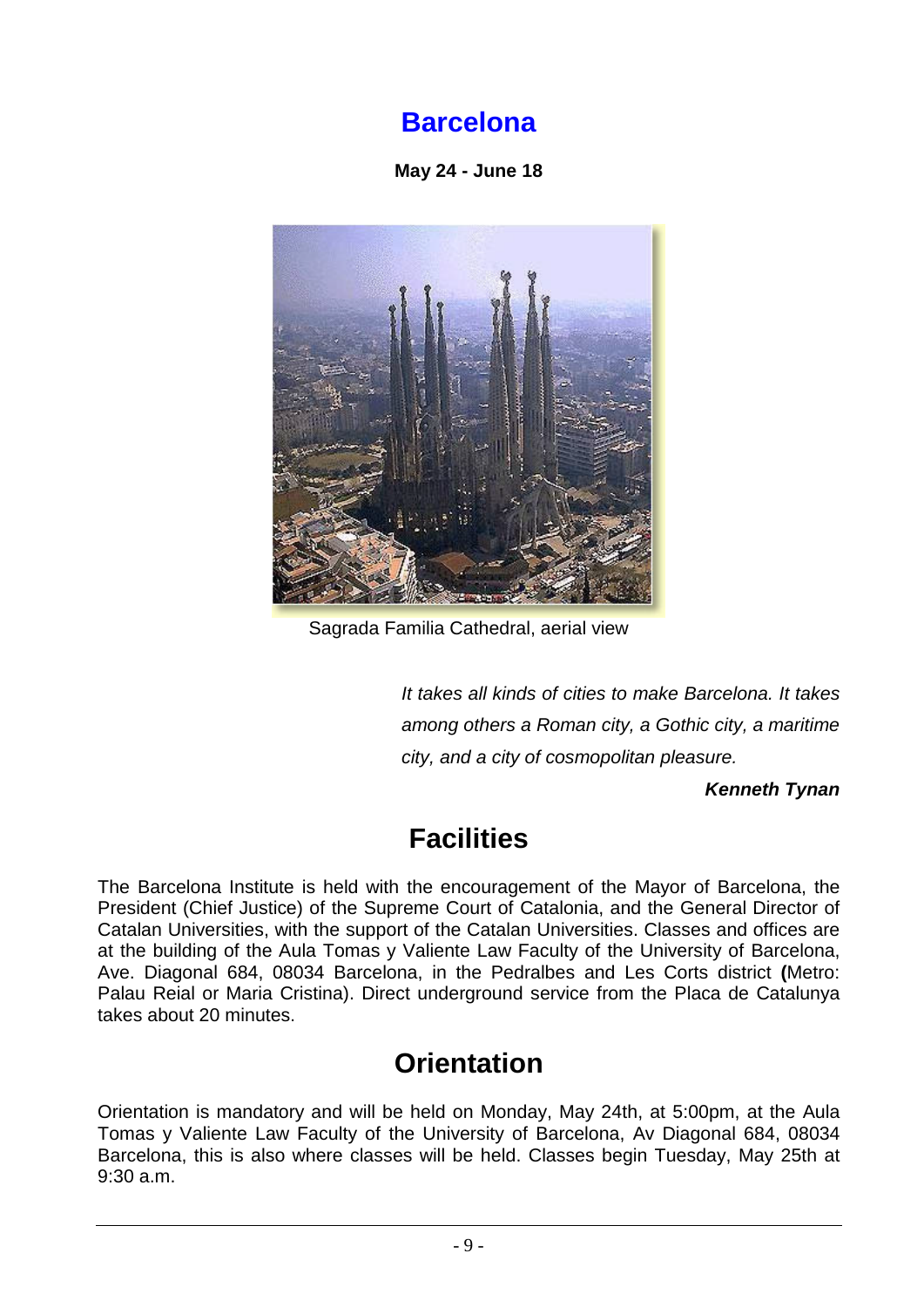## **Transportation, Housing & Visas**

#### **Cost of housing and transportation is not included in the scholarship.**

Travel to Barcelona from Russia is relatively inexpensive, as it is a popular tourist destination and flights are frequent.

Students may make any housing arrangements they prefer. Students may sublet apartments for around \$1,600+ per month, take a room in the apartments of Barcelonians for around \$2000+ per month, or live in hotels for around \$1600+ per month.

Housing arrangements should be made in advance. *It is strongly encouraged that students secure housing in Barcelona before they arrive.* Usually, for Russian students, proof of pre-arranged housing is required for your visa, which may mean that you do not have the option to bargain hunt for housing after you get to Barcelona. Plus, in the past, there have been American students who waited until they arrived and they had a difficult time in finding housing. **FYI:** We are there during high tourist season, so housing may be scarce and very expensive if you arrive in Barcelona without anything pre-arranged.

Visas to Barcelona can be a problem if you have not traveled much in Europe in the past. Each year, visa procedures at the Spanish Embassy in Moscow tend to change. In addition, this program starts in late May, meaning that you should start to apply for your visa as soon as possible. In the past, the Spanish Embassy has not been satisfied with a visa support letter from USD, insisting instead that it come from the Barcelona hosting university. Letters of visa support are available from the University in Barcelona, but are sometimes slow in coming, and cannot usually contain the housing assurances that visa officials sometimes want to see.

### **Touring**

Barcelona is centrally located on the Mediterranean coast between France's Cote d'Azur and Spain's Costa Dorada, near the Costa Brava. One can conveniently visit many areas on both sides of the Mediterranean.

Unlike Madrid and the rest of Spain, Barcelona has a mild climate in May and June that is conducive to all manner of outdoor sports. At the turn of the last century, it was the heart of the modernist movement in architecture, examples of which are everywhere in both public buildings and private houses. But Barcelona has architectural treasures from every age, from twisting medieval streets and renaissance palaces, to its recently completed art museum. Both Miro and Picasso were from Barcelona, which today continues its tradition of cutting-edge modern art. Students may wish to remain for the June 24th Feast of San Juan.

### Extra-Curricular Legal Activities

The Barcelona Institute will organize visits of legal interest, such as to the courts, which began jury trials for specific crimes in 1996. Informal talks will be held with judges, practitioners, or faculty members on international topics.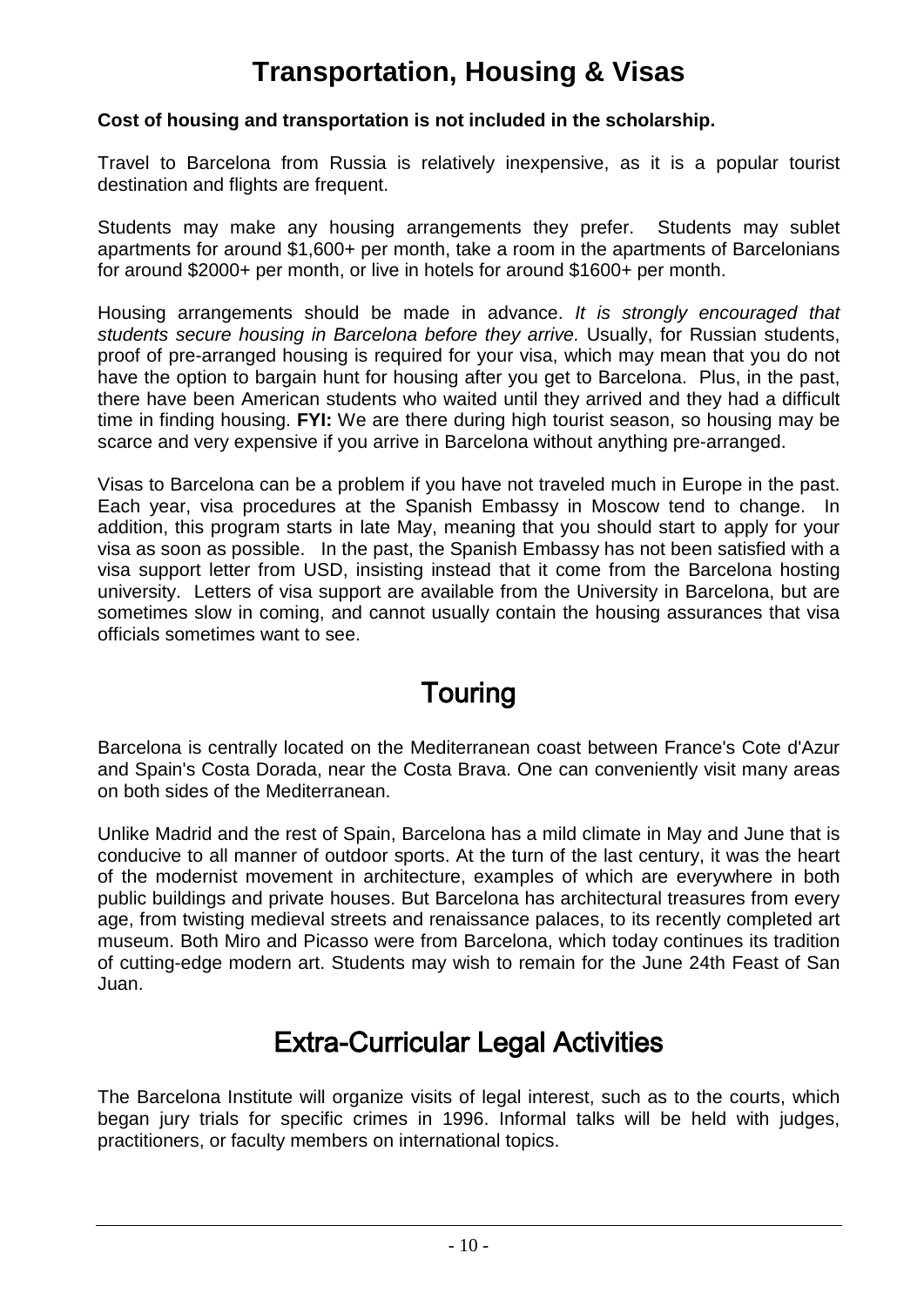## **Enrollment**

Last year, 45 persons enrolled, including 11 USD JD candidates, students from other U.S. law schools, and students from Canada, Germany, Italy, Mexico, the Philippines, Russia, and Spain.

### Courses

Students awarded scholarships must still pay an administrative fee of \$500.

**European Union Law I--------------------------------------------Messrs. Olesti R. and Saura E.**

Institutional framework of the European Union; remedies and enforcement before national courts and European Union courts; and selected substantive law provisions relating to free movement of goods, persons, and services, the right of establishment, environmental policy, and equal rights for women. Exam: 6/17 (2 cr.) MTWThF 9:30-11:10am **(Note to Pericles LL.M. Students, this course cannot be credited towards the Pericles LL.M. program since the Pericles LL.M. program requires a 3 credit European law course.)**

#### **International Corporations-----------------------------------------------------Mr. Manning Warren**

Formation, operation and regulation of corporations under U.S. and European law; the special fiduciary duties of promoters and shareholders of closely-held corporations; public and private placements of securities, including the due diligence concept and an overview of remedies for securities fraud; officer and director fiduciary duties of care, loyalty, good faith and disclosure; equitable clawback of executive compensation and other remedies; shareholder derivative suits; corporate compliance programs and best practices; the standards of care applicable to corporate attorneys; and an overview of developments in European Union corporate and securities regulation, including consideration of a European version of the SEC. Exam: 6/17 (2 cr.) MTWThF 9:30am - 11:10am

#### **International Contracts------------------------------------------------------------Mr. Lary Lawrence**

Legal aspects of contracts for the international sale of goods under the UN Convention. Topics include CISG's applicability, the parties' ability to exclude it, and its most important substantive provisions like contract formation, choice of forum and choice of law, warranties, risk of loss, excuse, and dispute settlement. Exam: 6/18 (2 cr.) MTWThF 11:20am - 12:50pm

#### **International Litigation--------------------------------------------------------------Mr Jules Lobel**

Litigating cases with international elements in United States courts. Topics covered include judicial jurisdiction in international cases, choice of forum including forum non conveniens problems and forum selection agreements, foreign sovereign immunity issues, the Act of State doctrine, extraterritorial application of federal law, choice of law issues, recognition of foreign judgments and international arbitration and mediation. Exam: 6/18 (2 cr.) MTWThF 11:20am - 12:50pm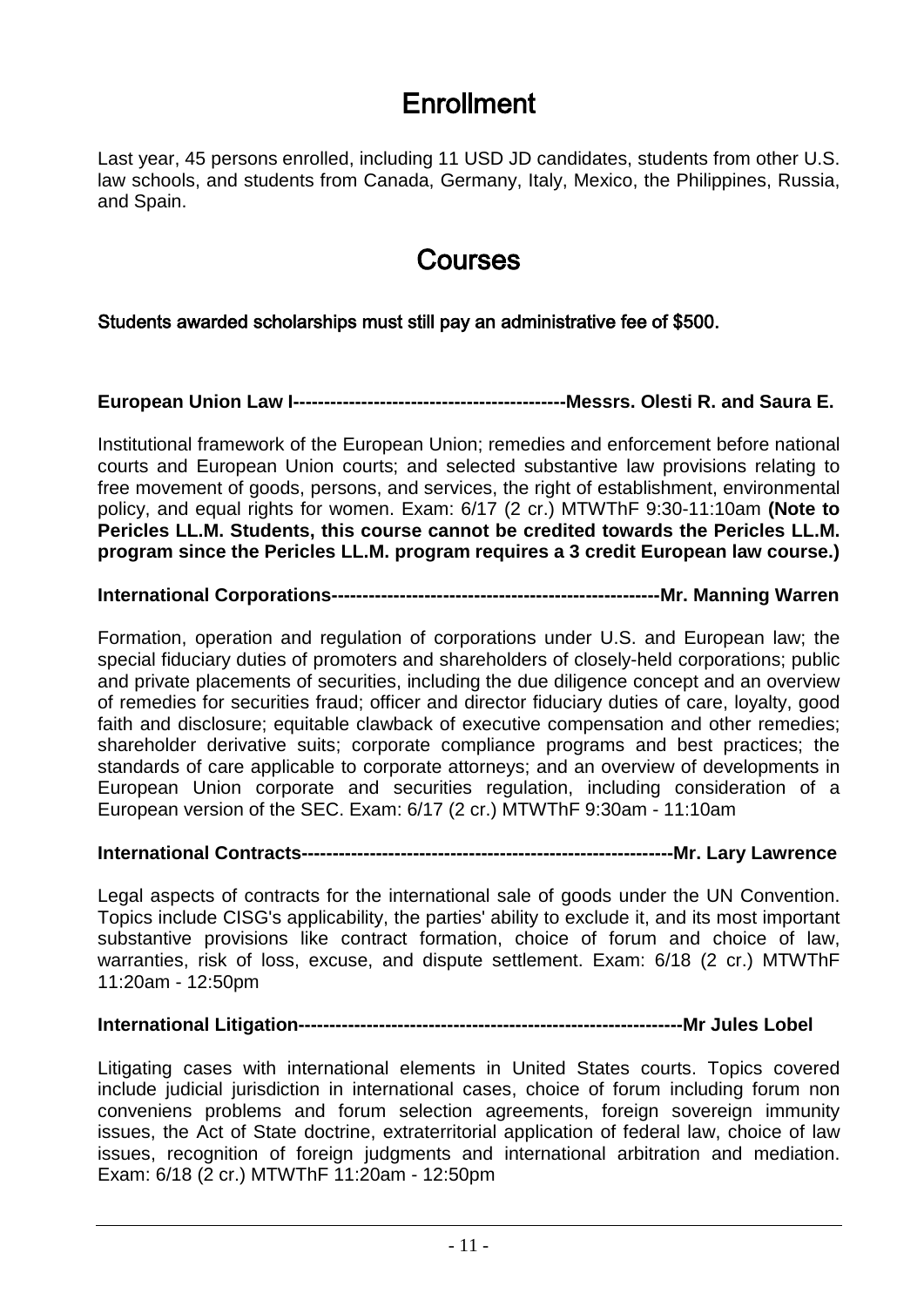## Spanish

Two non-credit Spanish courses are offered MTWThF 1:10 - 2:00pm: a beginning conversation course, Survival Spanish, and for those who have had the equivalent of a year of Spanish, Intermediate Conversation Spanish. Spanish courses are also open to accompanying persons. Cost: \$85 per person for each course.

## **Faculty**

**Larry Backer,** Professor Penn State-Dickinson; 2010 Barcelona Director; former faculty Tulsa, UC Hastings. **Author:** *Globalization Law; Comparative Corporate Law.* BA Brandeis, MPP Harvard, JD Columbia.

**Lary Lawrence,** Professor, Loyola of Los Angeles. Former faculty Missouri, North Carolina, Hofstra, Hawaii, Beijing, Monash, USD, Chicago. Former extern for Justice Raymond Sullivan, CA Supreme Court. **Author:** *Contracts & Sales; Payment Systems; Anderson on the Uniform Commercial Code; Uniform Commercial Code Series.* B.A. UCLA, J.D. UC Berkeley.

**Jules Lobel,** Professor Pittsburgh. Former faculty Augsburg, Belgrade, USD. Distinguished Teacher Award. Litigator in significant international suits. **Author:** *Civil Rights Handbook; A Less Than Perfect Union; Success Without Victory; Less Safe, Less Free: Why America Is Losing the War on Terror.* BA NYU, JD Rutgers Newark.

**Andreu Olesti Rayo,** Professor of Public International Law, U of Barcelona; former faculty Coruna, Granada, Pais Vasco, Puerto Rico. **Author:** *La Libre circulacion de los profesionales liberales en la CEE; Lecciones en Derecho communitario europeo. Licenciado en Derecho, Ciencias Economicas, Doctor en Derecho Barcelona.*

**Jaume Saura Estapa,** Professor of International Law, University of Barcelona. **Author:** *Delimitacion de la plataforma continental. Nacionalidad y nuevas fronteras en Europa; El cumplimiento del Protocolo de Kyoto sobre cambio climatico. Licenciado en Derecho, Doctor en Derecho Barcelona.*

**Manning Warren,** Professor, Louisville. Former faculty Arizona, Alabama, Emory, George Washington, Queen Mary College London, Samford. Former partner Ritchie, Rediker & Warren, and law clerk to U.S. District Judge Seybourn Lynne. Fulbright Scholar. Outstanding Teacher Award. **Author:** *Business Enterprises; European Securities Regulation; Securities Regulation in the Common Market; Southeast Litigation Guide; Alabama Securities Act.* BA AL, JD GWU.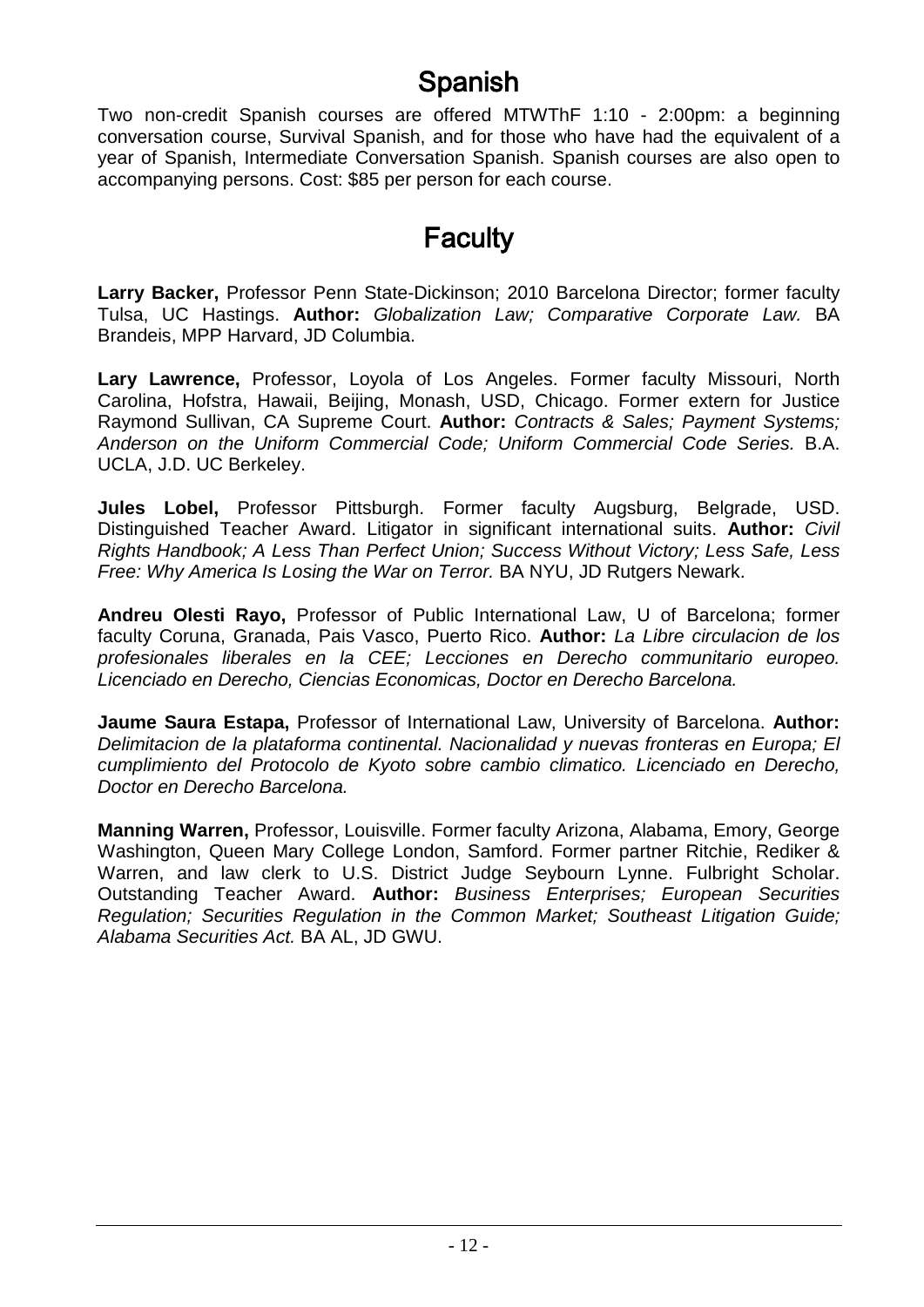## Dublin

### **June 28 - July 31**

<span id="page-12-0"></span>*Entrance to Trinity College*





 *Custom House*

I will define Ireland, a region of good eating and drinking, of tolerable company, where a Man....may sojourn some years with Pleasure.....

Jonathan Swift

## **Facilities**

The Dublin Institute is held with the co-operation of the Faculty of Law of University College Dublin, and Trinity College Dublin, which provides classrooms, library, an office, and housing. Trinity is the oldest and most scenic of Dublin's colleges. Founded by Queen Elizabeth I of England in 1592, it contains architectural styles of several eras, including College Green, a fine example of Palladian style. Cruciform in shape, Trinity is composed of six hollow squares filled with greenery, with statues of its famous alumni, Oliver Goldsmith and Edmund Burke, guarding the entrance. Trinity's library houses the most important and beautiful Irish illuminated manuscript, the Gospel Book of Kells.

## **Orientation**

Orientation is mandatory and will be held on Monday, June 28th at 4:30pm. **Location:** Meet outside the Accommodations Office at Trinity College and the Chapel steps. Classes begin Tuesday, June 29th.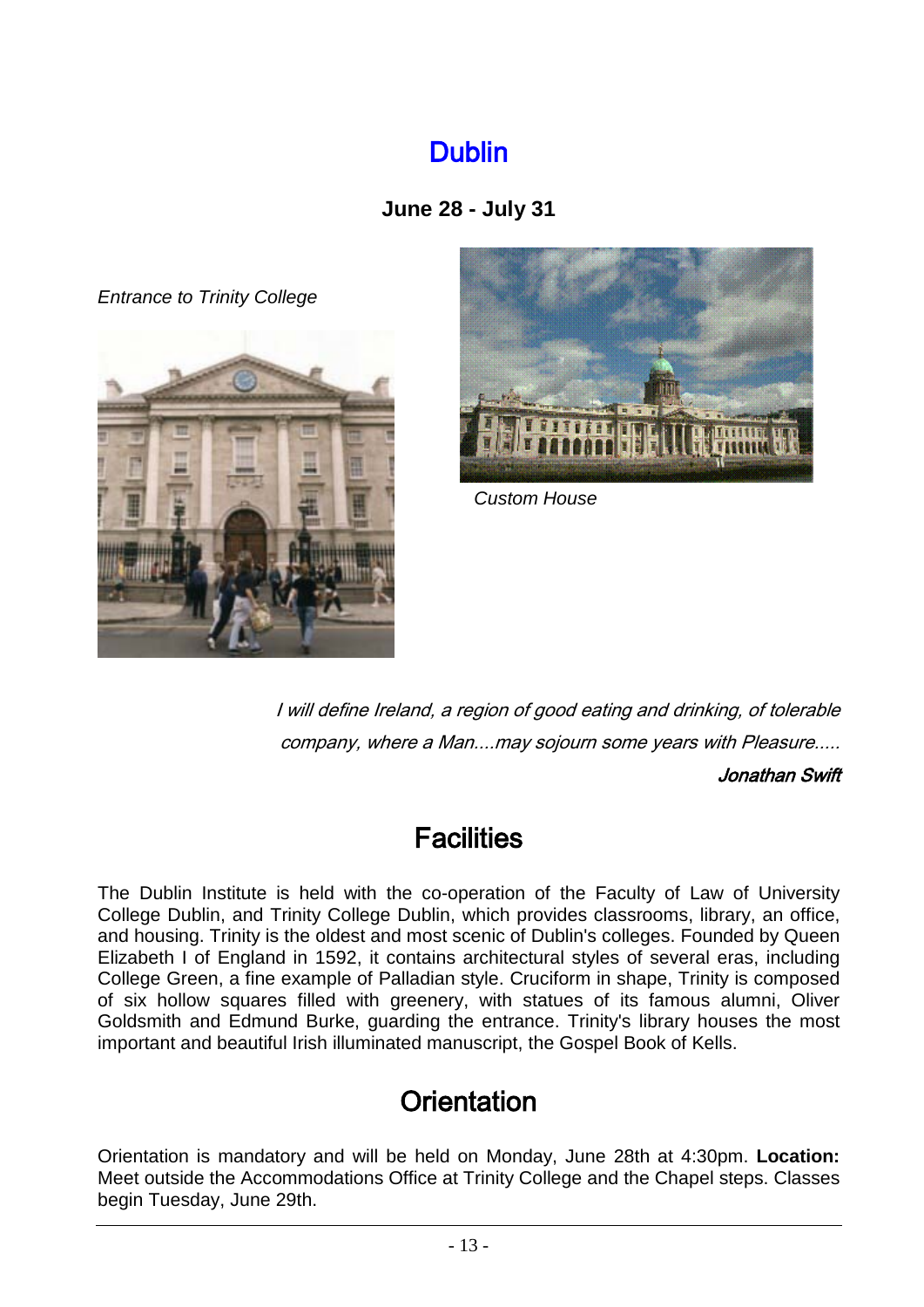## Transportation, Housing & Visas

#### Cost of housing and transportation is not included in the scholarship.

Be aware that transportation to Dublin from Moscow is no longer as easy as it used to be, as Aeroflot no longer has its European hub in Ireland. Plane flights can require transfers in other cities and can be expensive.

Students may live wherever they choose in Dublin. Most students and faculty choose to live in Trinity College because of the convenience and the camaraderie. Trinity is located in the center of Dublin, so it is convenient to most places by public transportation.

The only USD-arrangable housing is in Trinity's dorms, at a cost of \$2600 for the program, and NO meals are included in the room cost. Our students and faculty are normally assigned to modern dorms at Trinity. They are designed as apartments. Each apartment consists of a living room/kitchen combination that is surrounded by a number of bedrooms, usually four. Each bedroom is furnished with a single bed, dresser, and desk. Attached to each bedroom is a private bathroom with toilet and shower. Trinity provides towels and bedlinens, but it does not provide cooking pots or eating dishes or utensils. These can be purchased inexpensively nearby. The USD contingent is normally lodged at Goldsmith Hall. Goldsmith Hall is at the opposite end of Trinity College from the Accommodations Office, which is a very long walk that seems even longer when you are dragging your luggage. Ask in the Accommodations Office about Van availability to take you as close as possible to your room.

Most students can find housing in Dublin that is less convenient but less costly on their own upon arrival in Dublin. USD does not have the ability to provide students with housing services outside Trinity College, so you must seek it yourself. But you will usually find other students who are willing to join with you to seek out and share cheaper accommodations.

Visas to Dublin can be a problem if you have not traveled much in Europe in the past. Each year, visa procedures at the Irish embassy in Moscow tend to change. Usually proof of paid housing is needed to secure your visa. Letters of visa support are available from University of San Diego and from Trinity University, but Trinity cannot vouch for your housing unless you are staying in the Trinity dorms.

### **Touring**

Trinity College is a 35-acre walled island of serenity in the heart of Dublin. Poetry readings, concerts, theater (including the historic Abbey Theater) and art exhibits abound on both sides of Trinity's walls. Places of legal and historic interest within easy reach of campus are: Leinster House (meeting place of the Dail and Seaned, Ireland's Parliament); Four Courts (The Irish Law Courts); The General Post Office (where Ireland's Declaration of Independence was first announced); Dublin Castle (Ireland's "White House") and Kilmainham Jail (where execution of leaders of the Easter Rebellion helped unify the Irish to struggle for independence). Old Parliament House, now home of the Bank of Ireland, is just across the street from Trinity College's main gate. Those who wish to follow Leopold Bloom's 24-hour Dublin odyssey from James Joyce's *Ulysses* can easily gratify that desire.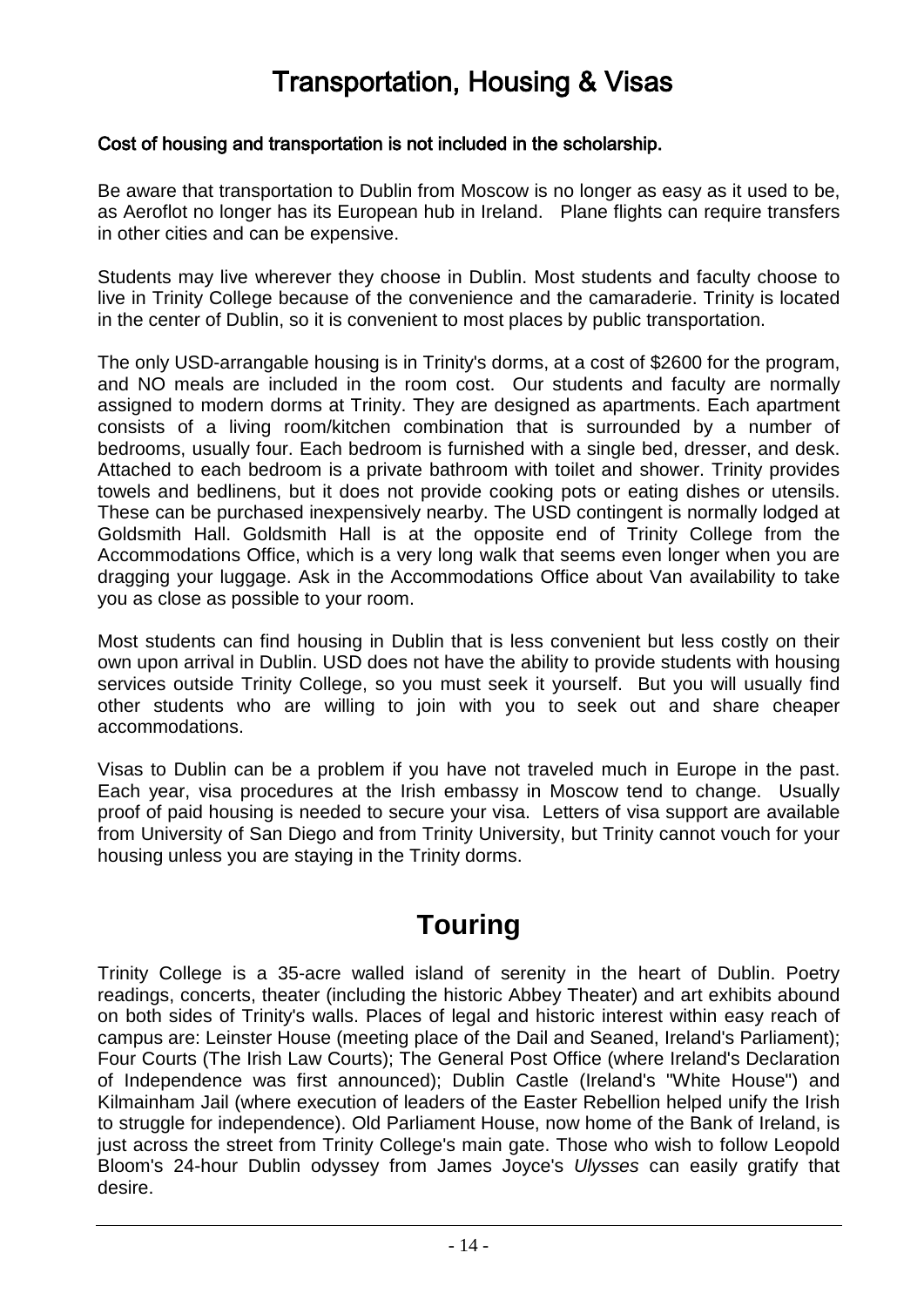Dublin, which is largely Georgian in style, abounds in museums, galleries, churches, pubs, shopping centers, and theaters. It is a compact, walkable city where most sites can be reached by foot. The bus system is cheap and convenient. Phoenix Park, the largest in a major European city, is a delight, and Dublin is the home of Guinness Stout.

Dublin also has a long literary history. Jonathan Swift wrote *Gulliver's Travels* while Dean of St. Patrick's Cathedral, and English literature is filled with Dubliners: Joyce, O'Casey, Shaw, Sheridan, Synge, Trolloppe, Wilde, and Yeats.

Picnics at the beach are available by short city bus rides of two to twelve miles. The more adventuresome may inexpensively rent bicycles and ride to beaches or visit the nearby Wicklow Mountains by bus.

Ireland's national rail and bus transportation system is efficient, convenient, and cheap. Travel anywhere in the country for weekend sightseeing is possible. Favorite spots to visit are: Tralee, Killarney, and The Ring of Kerry; the fishing villages of the Dingle Peninsula; and the lonely Northwest "Gaeltacht" region where Irish language and culture still doggedly survive. Overnight accommodations for such adventures can be obtained inexpensively in Tourist Board-approved city or farmhouse "bed and breakfast" residences, which serve as Ireland's more genial version of the American motel. You can book through any Irish Tourist Agency, or find oneon your own. Inexpensive bicycle rental is universally available for local sightseeing.

## Extra-Curricular Legal Activities

The Dublin Institute will organize visits of legal interest, such as the courts, parliament, etc. Informal talks will be held at Trinity with judges, practitioners, and faculty members, that may include persons from the Republic and Northern Ireland, law enforcement, spokespersons for the Irish Council for Civil Liberties, and lawyers who practice in the anti-terrorist courts. Participation of Supreme Court Justices, the Attorney General, or parliament members would not be unusual.

## **Enrollment**

Last year, 25 persons enrolled, including 3 USD JD candidates, students from other U.S. law schools, and students from Canada, Denmark, Germany, Italy, Russia, and Spain.

## Courses

### Students awarded scholarships must still pay an administrative fee of \$500.

### **Comparative Civil Rights---------------------------------------------------------------Mr Neville Cox**

A comparative study of civil rights and liberties in Ireland, the UK and the U.S. other than those related to criminal procedure, including freedom of speech, accommodation of religious differences, privacy, and discrimination. Exam: 7/30 (3 cr.) MTWThF 8:30 am - 10:05 am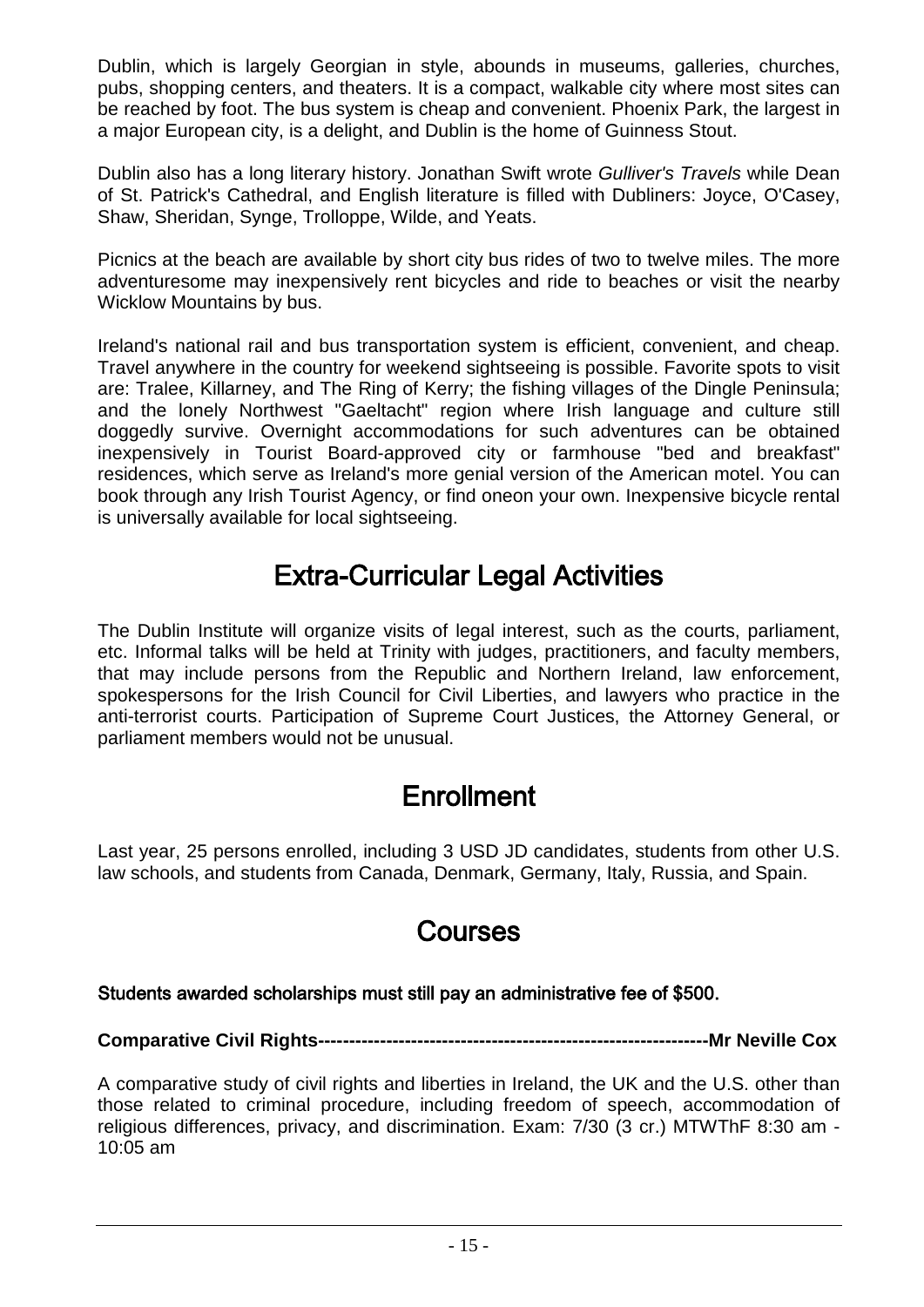### **International Human Rights-------------------------------------------------------Ms Paula Abrams**

This course examines the protection of human rights under international law. We will explore widely debated issues in human rights law, including the universalism versus relativism debate, and cultural and religious exceptions to global human rights standards. Topics include current issues such as the use of torture, female and male circumcision, language rights, hate speech, freedom of religion, sexuality, and abortion. Special attention will be given to rights under the European Convention on Human Rights, and<br>under exameler the United Nations Conventions. under **numerous** United Nations Conventions. Exam: 7/30 (3 cr.) MTWThF 10:15 am - 11:50 am

#### **International Negotiations---------------------------------------------------------- Mr Allen Snyder**

Skills and theory of both competitive and cooperative international negotiating will be learned through simulation and experience. Exam: 7/31 (3 cr.) MTWThF 12:00 pm - 1:30 pm **(Note to Pericles LL.M. Students, this course cannot be credited towards the Pericles LL.M. program as Pericles regularly offers this course every summer.)**

### <span id="page-15-0"></span>**Faculty**

**Paula Abrams,** Professor, Lewis and Clark. Formerly Executive Director, Oregon Commission on Judicial Fitness and Attorney, U.S. Environmental Protection Agency. **Author:** *Pierce v. Society of Sisters and the Struggle Over Compulsory Public Education,* and numerous articles on civil rights and environmental law. BGS Michigan, JD UC Berkeley.

**Neville Cox,** Lecturer, Trinity College Dublin. Author of law journal articles. AB, PhD Trinity College Dublin.

**Allen Snyder,** Clinical Professor USD and 2010 Dublin Director and was the 2009 Florence Director. Former faculty Hong Kong. **Author:** *Mental Disorder in the Criminal Process*. BA Washington and Jefferson, JD Northwestern.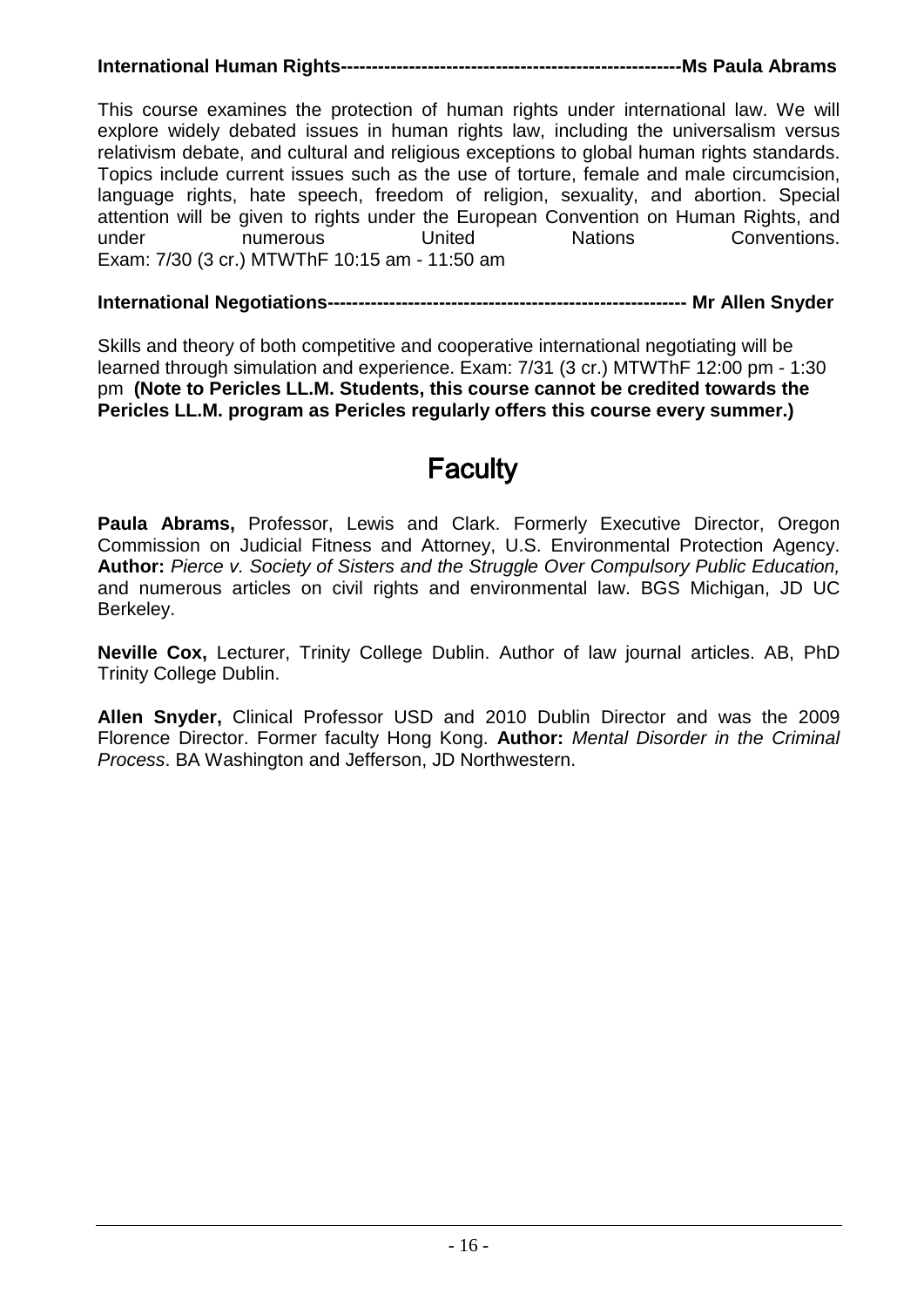### **Florence**

**May 24 - June 19**

<span id="page-16-0"></span>

Italy is a dream that keeps returning for the rest of your life.

Anna Akhmatova

## Facilities & Schedule

The Florence program will take place at the Florence campus of Syracuse University's study abroad program. The center of that campus is the Villa Rossa located at 15 Piazza Girolamo Savonarola, which contains computer labs, a snack bar and a pleasant garden. It is located 15-20 minutes walk north of the Duomo past the Piazza Della SS. Annunziata.

## **Orientation**

Orientation is mandatory and will be held on Monday, May 24th, at 3pm at the address above at the Syracuse University Florence campus centered on the Piazza Girolamo Savonarola, near the Giardino della Gherardesca. It is about 20 minutes walk north of the Duomo via the Piazza Della SS. Annunziata, and 25 minutes walk from the Arno. Students who choose to live in the Oltrarno will probably prefer taking the bus to school. Please check-in with our office when you arrive to make sure the time has not changed. Classes start on Tuesday, May 25th at 9:00am.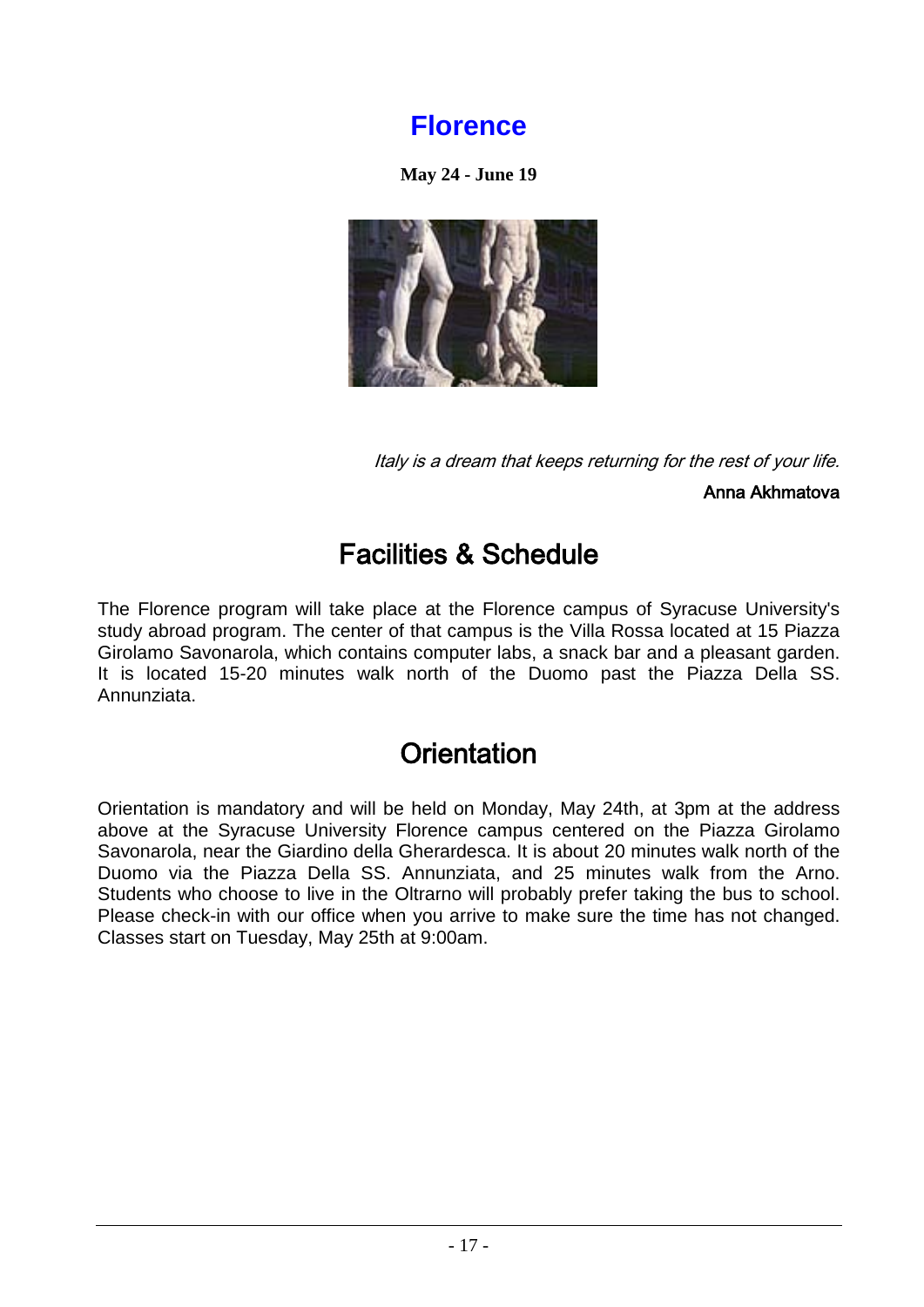## Transportation, Housing & Visas

#### Cost of housing and transportation is not included in the scholarship.

Most students will sublet apartments, rent rooms with Florentine families, or live in a pensioni. Most students will pay about \$1,500 for housing for the month; about half this amount if they live with Italian families.

Be aware, however, that visas to Italy can be a problem if you have not traveled much in Europe in the past. There tend to be delays at the Italian embassy in the summer time. Letter of visa support are available directly from USD. However, previous students who have taken the Florence program have had visas already and not needed visa support from USD or USD's partner university in Florence, nor reported back to us about the process, thus, we do not know how smoothly the process of obtaining support letters from the Florence University will run if you need such a letter to obtain your visa. In addition, this program starts in late May, meaning that you should start to apply for your visa as soon as possible.

## Touring

Florence is a major tourist attraction. The cradle of the renaissance, its artists, architects, writers, and jewelers, under the direction of the Medici, provided the foundation for modern culture. Works of Botticelli, Giotto, Donatello, Fra Angelico, Brunelleschi, Cellini, Michaelangelo, Raphael, Masaccio, and Leonardo da Vinci are found in Florence. Its palaces and museums, such as the Uffizi, Bargello, and Pitti Palace, hold wonders that inspired the world, while its major shopping streets reveal that Italian design continues its spirit of innovation. The area is also filled with art and artifacts from Etruscan and Roman times.

Unlike the summer, which is quite hot, Florence's weather in May and early June is lovely. Rain is rare, but can be torrential. The average high temperature is between 23-27, while the average low in May is around 11-14. It is an outdoor, walkable town.

Many Italian cities of historical and artistic value are easily reached from Florence. The Medieval Siena and the "town of the towers", San Gimignano, are short bus rides away. Pisa and Bologna are only one hour away by train. Rome, Venice, and Milan are short weekend excursions with excellent railroad connections.

## Extra-Curricular Legal Activities

The Florence Institute will organize visits of legal interest to help introduce the Italian legal system. Informal talks will be held with judges, practitioners, and faculty members. Participants will be introduced to the glories of both Florentine art and Tuscan cuisine.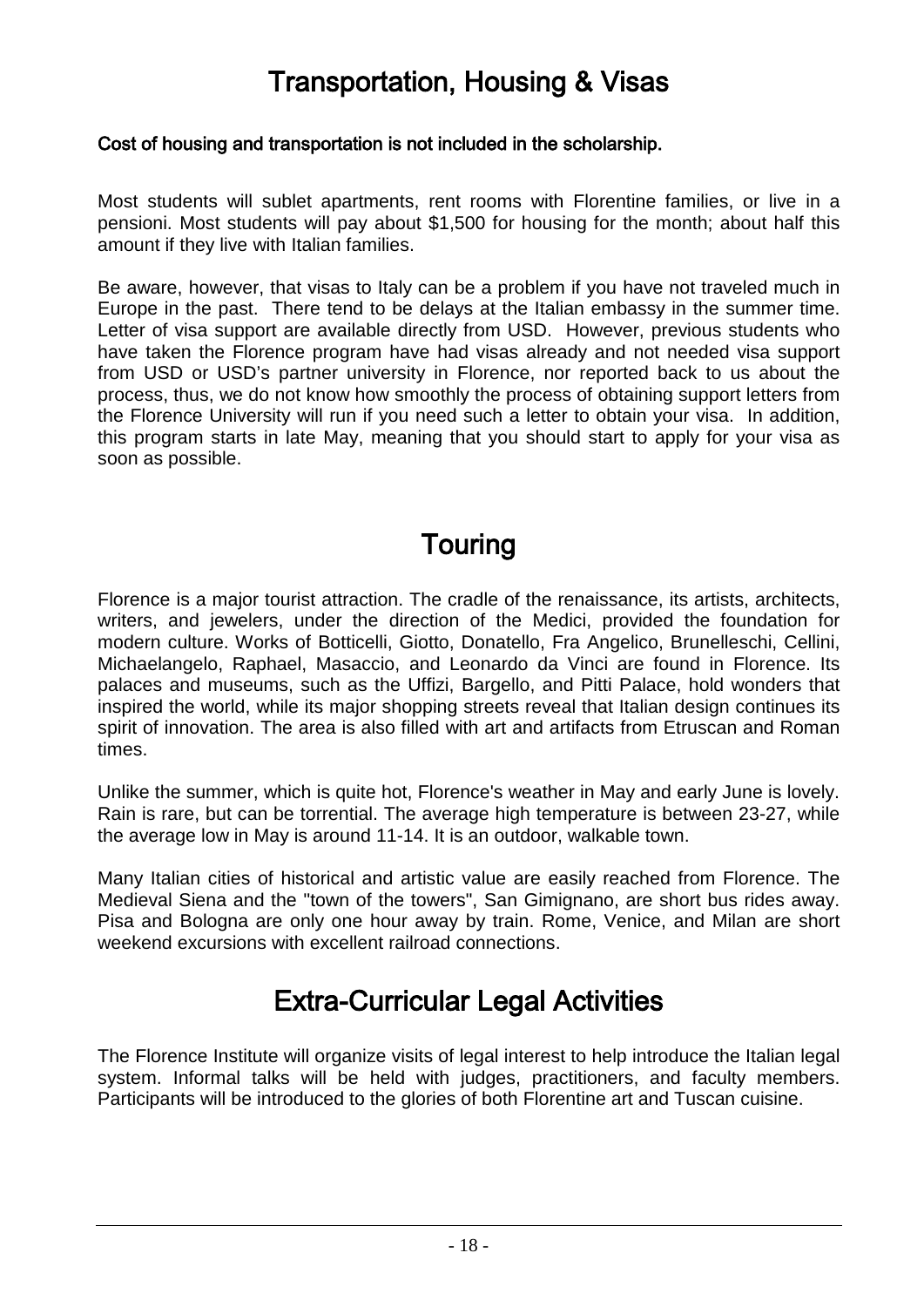## Enrollment

Last year, 27 persons enrolled, including 8 USD JD candidates, students from other U.S. law schools, and students from Canada, Germany, Italy, the Philippines, and Russia. Courses

### Courses

#### Students awarded scholarships must still pay an administrative fee of \$500.

#### **International Art Law-------------------------------------------------------------Mr Herbert Lazerow**

Legal and ethical principles involving int'l trade in cultural property (works of art, artifacts, archaeological remains). Fakes; incorrect attribution; works of dubious provenance; stolen and expropriated works; wartime and colonial transfer; return and repatriation, including litigation problems; import and export controls; tariffs; loans; principles of global protection; taxes; artists' rights and copyright. Exam: 6/18 (2 cr.) MTWThF 9:00am - 10:30am

#### **International Negotiations----------------------------------------------------- Mr Charles Wiggins**

The theory, dynamics, and constraints inherent in the negotiation process, especially in the international and cross cultural context. Special attention will be given to planning, strategic choice, skills development, and post analysis of performance. Different types of international deal making and disputes will be examined, followed by relevant, simulated role playing in a cross cultural context. When do "culture" and being "international" really count and when do they get in the way of being a truly effective negotiator? What is the role and the impact, if any, of emotions in negotiation specifically and then in the international context? What factors trigger culturally based negotiation thinking? In a globally developing world, what can and should we make of cultural scripts? Are they really as valid as they were in the past? Exam: 6/18 (2 cr.) MTWThF 9:00am - 10:30 am **(Note to Pericles LL.M. Students, this course cannot be credited towards the Pericles LL.M. program as Pericles regularly offers this course every summer.)**

#### **International Copyright Law---------------------------------------------------------Mr Lionel Sobel**

This course covers copyright protection for all types of works -- including art, literature, movies, music, and software -- when a work's country-of-origin is one country, but the work is used in other countries. The class will begin with an overview of the basics of copyright law (so those who have not taken a U.S. Copyright Law course will be up-tospeed), and with an explanation of how and why international copyright law differs significantly from international trademark and patent law. Students then will learn: the role of international copyright treaties; the impact of international trade treaties on cross-border copyright protection; the circumstances that must exist for works from one country to be protected in other countries; which country's law applies to cross-border claims for protection; international copyright litigation (i.e., personal and subject matter jurisdiction, remedies and enforcement of foreign judgments), and international copyright licensing (both individually negotiated two-party licenses and collectively administered or statutory multi-party licenses). Exam: 6/19 (2 cr.) MTWThF 10:40am - 12:10pm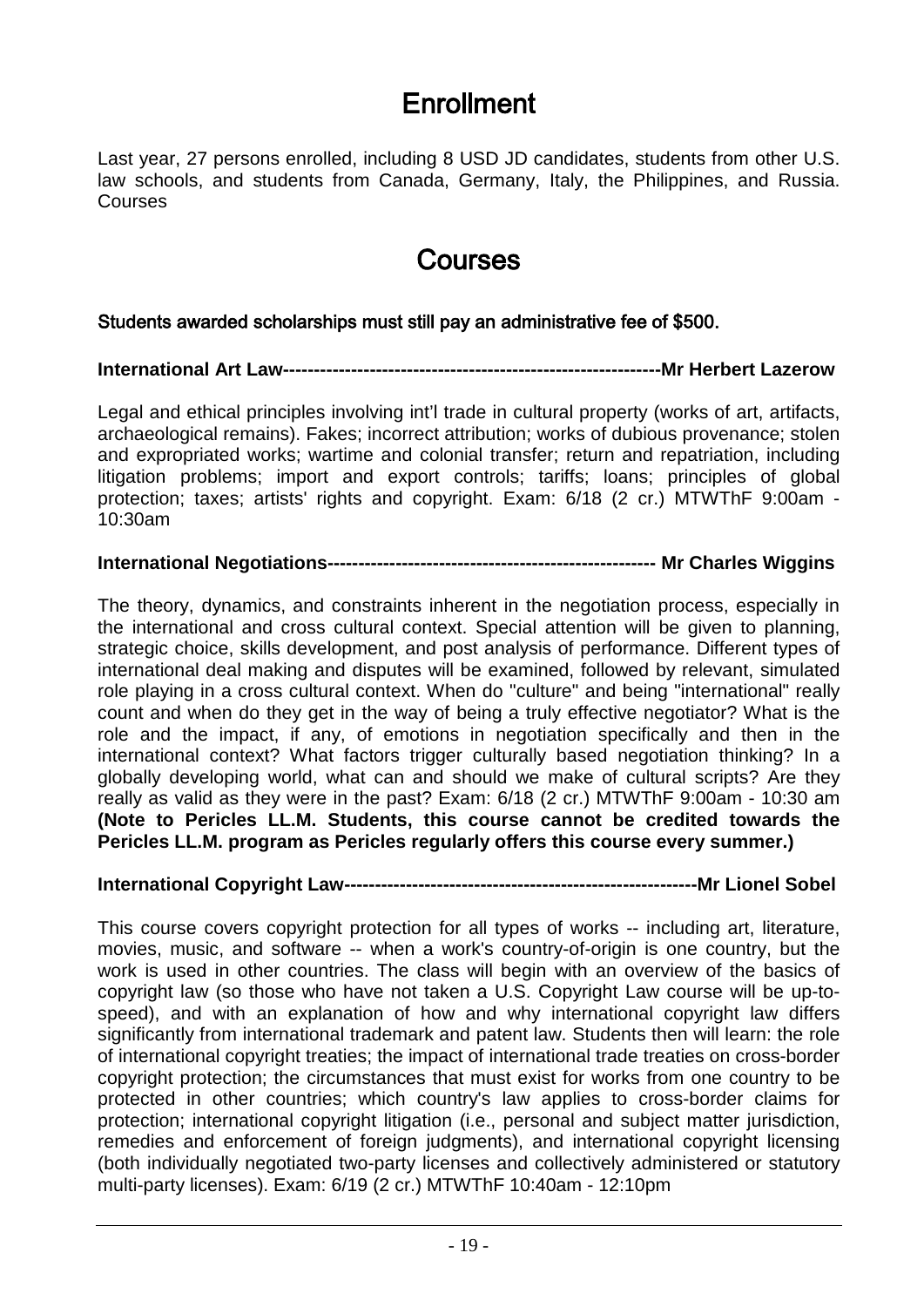### **Comparative Civil Liberties-------------------------------------------------Mr Charles Abernathy**

This course studies the development of human rights by constitutional courts, with special emphasis on creative expression and the arts. Part One studies several topics where constitutional courts have acted as protective regulators of creativity, including freedom of speech (hate speech, disruptive speech, subversive speech), freedom of artistic expression (movies, dance, and symbolic speech), sexual creativity (evolving protection of formerly "deviant" sexual intimacy), reproductive creativity (birth control and abortion), and commercial exploitation of creative thought (commerce versus commercial speech). Part Two considers the role of constitutional courts as potential limiters of creativity by other government actors, with topics including affirmative action, legislative accountability, and presidential autonomy. Finally, we consider constitutional courts themselves as creative actors in the legal system, with topics that include affirmative (or social) rights and domestic application of international human rights. In addition to the usual themes seen in U.S. constitutional law (e.g., institutional legitimacy, ability to identify and apply legal norms), the course's focus on creative issues will also permit us to see more clearly how legal culture (e.g., common-law traditions or civil-law traditions) and local social cultures (national history, values, and myths) affect judicial recognition of human rights. Exam: 6/19 (2 cr) MTWThF 10:40am - 12:10pm

### **Italian**

A beginning conversational Italian course is offered Monday - Friday, 1:00p-1:50pm. If there is a demand, a more advanced course, for those who have had the equivalent of a year of college Italian, will also be offered at the same time. Italian is open to accompanying persons. It is not for college credit. Cost: \$85 per person

## **Faculty**

**Charles Abernathy**, Professor of Law, Georgetown. Former faculty St Gallen, Heidelberg, Austral, Torino, Howard, Catolica de Guayaquil, Pontifica Catolica de Santiago, and Federal Judicial Center. Director, Orientation Program in American Law. Co-Founder, Southern Poverty Law Center. Fulbright Fellow. Author: Introduction to American Law; Civil Rights and Constitutional Litigation. AB, JD, LLM Harvard.

**Herbert Lazerow**, Visting Professor Fall 2007, Boalt Hall School of Law, Univ of California Berkeley; Professor, USD, Co-founder & Director of the Institute and 2010 Florence Director. Former faculty Louisville, Paris X Nanterre. Author: OECD Draft Influence on U.S. Income Tax Treaties; Droit Fiscal Americain. Former editor-in-chief, International Tax Journal. AB Penn, JD Harvard, LLM GWU, DESS Paris 1.

**Lionel Sobel**, Professor, Southwestern Law School. Former faculty UC Berkeley, UCLA, Loyola CA, USC, and Editor and Publisher, Entertainment Law Rptr. Private practice in Los Angeles for 14 years. Author: Int'l Entertainment Law; Professional Sports & the Law; Law & Business of the Entertainment Industries. BA UCB, JD UCLA.

**Charles Wiggins**, Professor USD; Former faculty Seattle, Kent, UCSD Medical School, Willamette, Hong Kong. Fulbright Fellow. Author: Negotiation and Settlement Advocacy. BA WA, JD UC Hastings, LLM Yale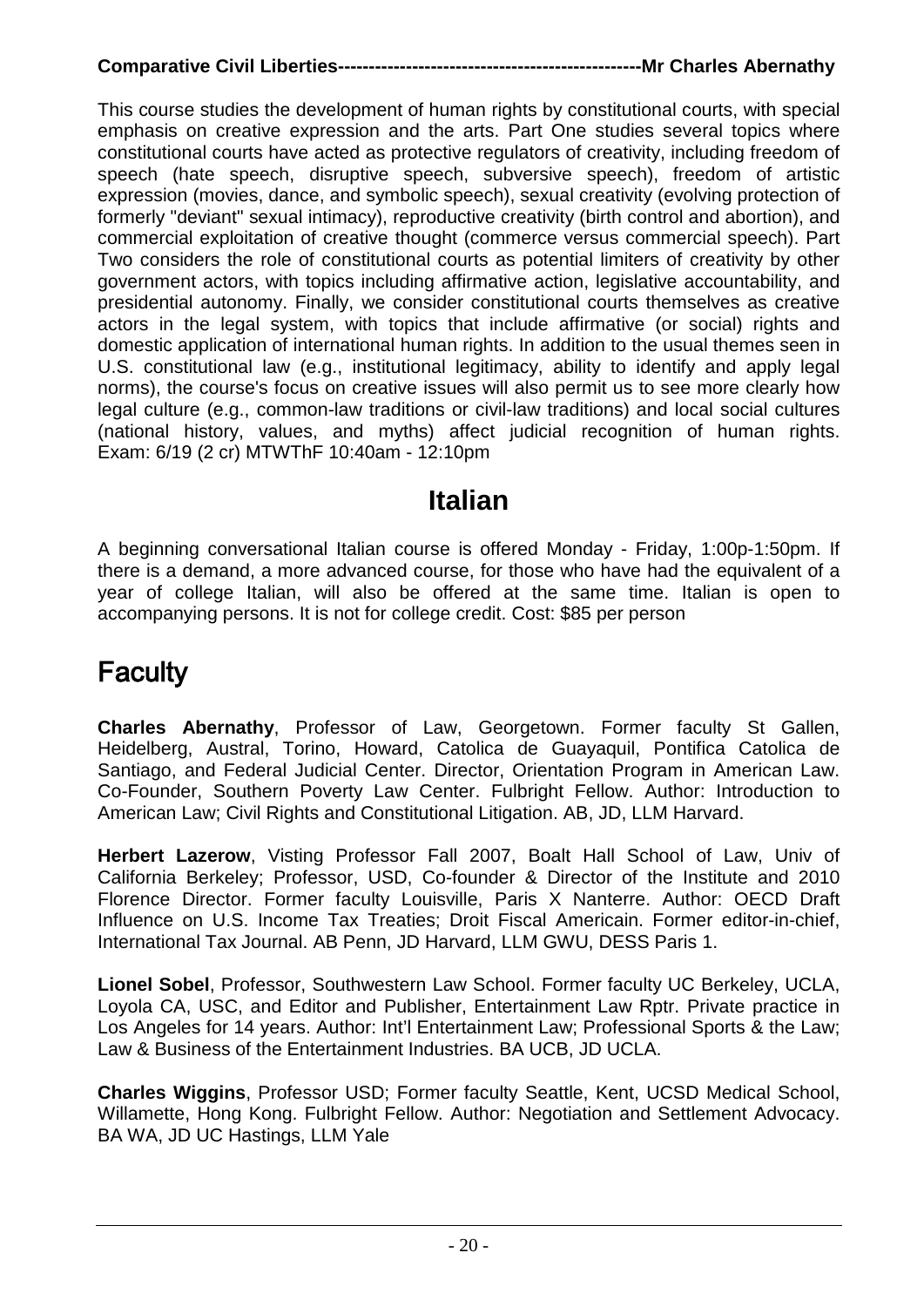## **London**

**June 28 - July 31**

<span id="page-20-0"></span>

If a man is tired of London he is tired of life, for London has everything that life has to offer. Dr Samuel Johnson

*Lincoln's Inn, one of the Four Inns of Court*

## Facilities & Program

The London Institute is held in the excellent facilities of the College of Law of England and Wales, 14 Store St. in the center of Bloomsbury, five to ten minutes' walk from the British Museum and Oxford Street, and 10 - 20 minutes' walk from Covent Garden and the West End theatre district. Nearby pubs, often crowded with barristers, provide meals in pleasant surroundings. The program teaches courses related to international business advisory work; it also provides an opportunity for a clinical experience with a barrister or a solicitor in London.

## **Orientation**

Orientation is mandatory and will be held on Monday, June 28th at 4:30 p.m. at the address above where classes will also be held. Classes start on Tuesday, June 29th.

## Transportation, Housing & Visas

### Cost of housing and transportation is not included in the scholarship.

Transportation to London is fairly easy, as it is a popular business destination.

Obtaining visas to the U.K. can be a problem if you have not traveled much in Europe in the past. If you are working, we would suggest checking with your law firm/company to see if they have a business associate in London who can provide visa support. Many do, and it is often simpler to obtain a business visa than a student visa. Visa support letters are available from USD.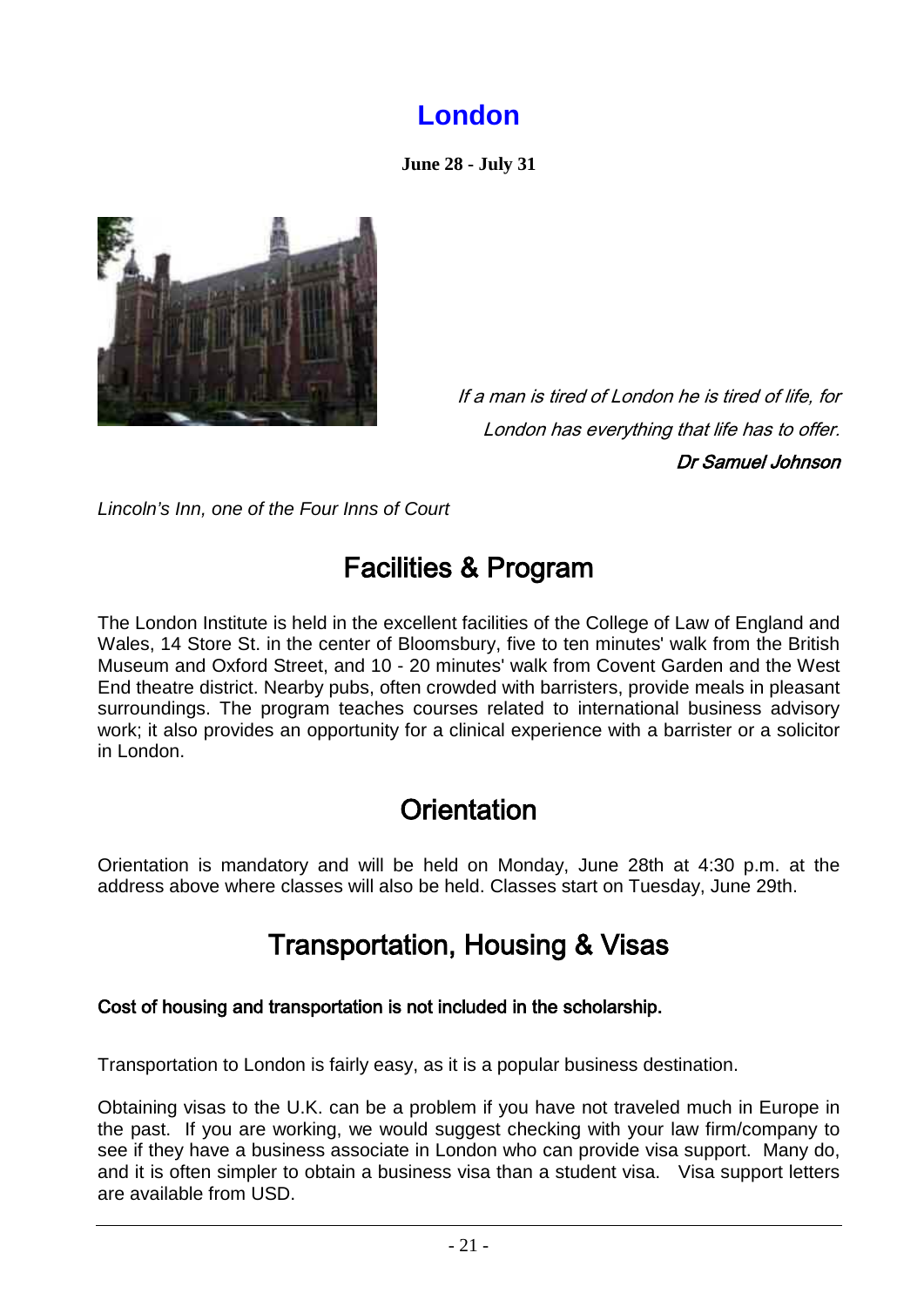Students may live wherever they choose in London. We suggest that because you are only there for a short time, it is best to live either within walking distance or a short underground ride from school. Living in the suburbs will save on rent, but it will both increase your commuting expense and take valuable time that you would rather spend on other things. As a general rule, one should try to live within the District and Circle lines of the underground, or near one of the close-in stops on the Northern line like Camden Town or on the Central line like Queensway or the Metropolitan line.

The College of Law of England and Wales is located in the Bloomsbury district, an area of low -rise buildings where residential and commercial uses mix easily. The closest tube stop is Goodge Street, on the Northern line. It is easy walking distance to Tottenham Court Road on the Central line, and a longer walk to Euston Street on the Northern Line.

Most students either live in dormitory rooms or rent apartments.

The dorm option is usually less expensive, though occasionally a student finds a truly bargain apartment. Bloomsbury is filled with dormitories belonging to both University College London and the London School of Economics, and also has dorm-like residences belonging to other institutions.

## Touring

London itself has many tourist attractions like the Tower of London, the Tate and National Galleries, Westminster Abbey, the Houses of Parliament in Westminster Hall, Buckingham Palace, and Christopher Wren's St. Paul's Cathedral.

London is near many attractions. It is within one hour by train from Cambridge, Canterbury, Hampton Court, Oxford, and Windsor. Stratford-upon-Avon, Coventry, Stonehenge, Warwick, Salisbury, Winchester, Bath, and Bristol are not much farther. Paris and Amsterdam are one-hour flights across the Channel. Both the Wimbledon tennis tournament and the Henley Regata take place around the time of the program. Excursions depend on student interest

## Extra-Curricular Legal Activities

Students will be immersed in the legal life of London, including visits to the Royal Courts of Justice, the Inns of Court, Old Bailey, and Westminster Hall. Students may dine at one of the Inns of Court. There may be special gatherings with London's judges, barristers, and solicitors. A trip to Oxford may be offered as well as a trip to Stratford-upon-Avon. The cost depends on student interest.

## **Enrollment**

Last year, 32 persons enrolled, including 1 USD JD candidate, students from other U.S. law schools, and students from Canada, Germany, Italy, Mexico, the Philippines, Spain, and Russia.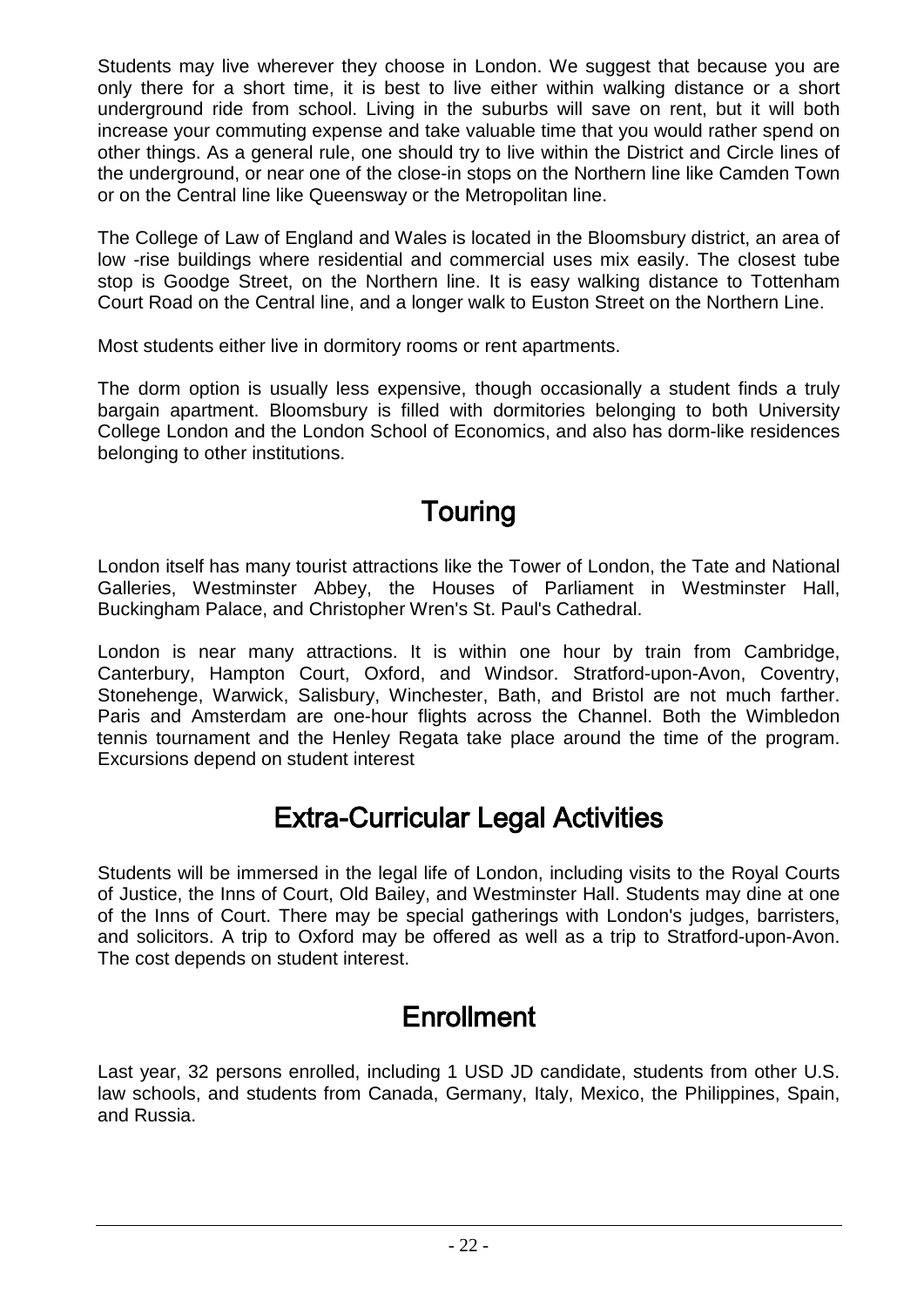## Courses

### Students awarded scholarships must still pay an administrative fee of \$500.

#### **International Sports Law------------------------------------------------------------Mr. Jim McCurdy**

This course examines issues respecting amateur and professional sports, including sports league decision-making, labor and sports, negotiation of player contracts, baseball salary arbitration, and enforcement of sports contracts, NCAA matters, drug testing, torts in sports, the application of antitrust principles to European professional leagues, and agent practice in representing European basketball players. Exam: 7/30 (3 cr) MTWThF 9:00 - 10:35am

#### **International Business Transactions---------------------Ms. Amy Boss & Mr. Roger Clark**

National and international laws applied to typical cross-border transactions, such as the sale of goods, distributorship agreements, licensing of technology, franchising, construction agreements and joint ventures, including international dispute resolution. Exam: 7/30 (3 cr) MTWThF 9:00 -10:35am

#### **European Union Law-------------------------------------------------------------------Mr. Louis Natali**

This course is designed to prepare students to advise people and companies doing business in the European Union, currently consisting of 27 nations and over 400 million people. After an introduction to Union institutions, instruments and important procedural devices the course will cover selective substantive areas, including markets, the monetary system, and the free movement of goods, persons, capital and the right of free establishment. The elimination of trade barriers has created tensions between free movement of goods and credit and consumer rights. These will be explored via case law and treaties.. Issues arising from free movement of workers and their families and discrimination in the workplace and other key areas based on peculiar national laws will be examined in some detail.

Directives and Decisions on Consumer rights, Intellectual Property and Human Rights will introduce the problems of harmonization of laws of individual states to the demands of the Treaties creating the Union. Finally decisions involving damages and other remedies will introduce concepts of supremacy and subsidiarity. Exam: 7/31 (3 cr.) MTWThF 10:45am - 12:20pm

#### **International Entertainment Law----------------------------------------------Ms. Mary LaFrance**

International legal issues arising in movie, TV, music, publishing, other entertainment businesses, such as acquiring foreign rights, using talent abroad, and distributing worldwide (conventional and via the Internet), including those that arise in counseling, contract or treaty negotiations, and transnational litigation. Exam: 7/31 (3 cr.) MTWThF 10:45am - 12:20pm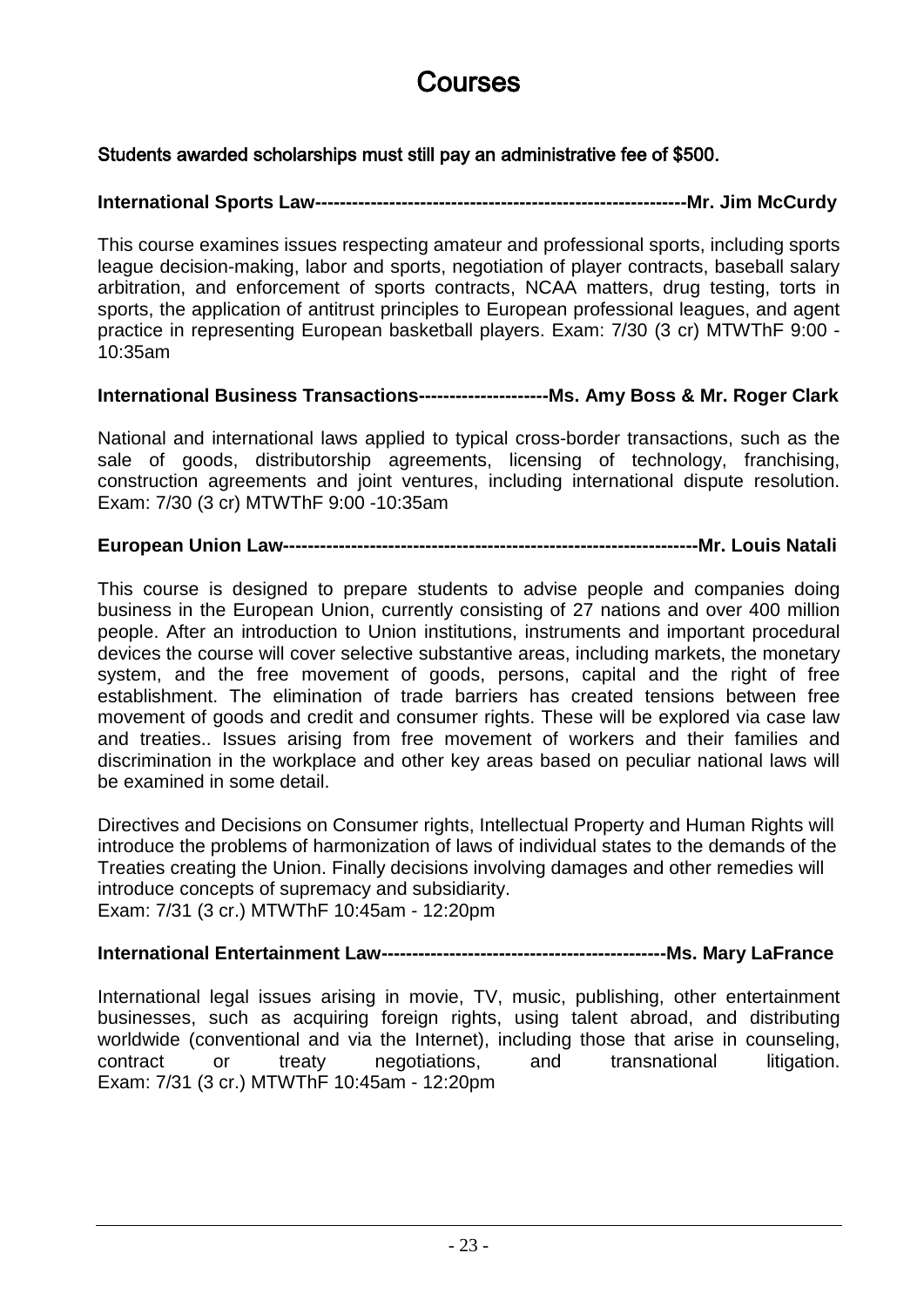## **Faculty**

**Amy Boss,** Professor of Law Drexel. Former faculty Miami, Rutgers Camden, Temple, USD, Victoria NZ, Nova Southeastern. Formerly with Pepper Hamilton & Scheetz & McCarter & English. Law Clerk to Milton Conford, NJ Supreme Court. Former Editor-in-Chief, Business Lawyer and DataLaw Report. Board of Governors, American Bar Association. Member, American Law Institute Council. **Author:** *The United Nations Convention on the Use of Electronic Communications in International Contracts; ABCs of the UCC: Article 2A Leasing; Electronic Commerce; ABCs of the UCC: Article 5 Letters of Credit; Electronic Data Interchange Agreements; The Legal Status of Electronic Data Interchange in the United States.* AB Bryn Mawr, JD Rutgers Camden.

**Nancy Carol Carter,** Professor and former Legal Research Center Director University of San Diego; writes in the field of American Indian Law and legal research; previous director at USD summer abroad programs in Florence, Oxford, and Dublin; 2010 London Director; M.S., M.L.S. Texas A and M; J.D. Oklahoma.

**Roger Clark,** Professor of Law, Rutgers Camden. Former faculty Iowa, Miami, USD, Temple, Victoria, Graz, U of South Pacific. Former lawyer for New Zealand Ministry of Foreign Affairs. Government of Samoa Representative to the UN Conference Establishing the Int'l Criminal Court. General Editor, Procedural Aspects of Int'l Law. **Author:** *No-Fault Automobile Insurance in Action; Tort in Transition; A U.N. High Commissioner for Human Rights; Essays on Criminal Law; Development of the New Zealand Constitution; Understanding Int'l Criminal Law; Int'l Criminal Law; Int'l & National Law in Russia & Eastern Europe; The Case Against the Bomb; Prosecution of Int'l Crimes; Human Rights Sourcebook.* BA, LLB, LLM Victoria U Wellington NZ; LL.M., JSD Columbia.

**Mary LaFrance,** Prof and former Associate Dean, Nevada Las Vegas; former faculty Florida State: **Author:** Intellectual Property. AB Byrn Mawr; MA, JD Duke

**James McCurdy,** Prof Gonzaga School of Law, Professor McCurdy practiced in the Indian law, natural resources, and environmental law fields before entering teaching. He represented several Indian tribes in major litigation and intergovernmental negotiations. He was appointed by the governor of Washington to represent the state on the Environmental Improvement Basin Commission, which is charged with implementing the Superfund cleanup plan for the Coeur d'Alene Basin. Professor McCurdy teaches Sports Law, Indian law, and environmental courses and is **co-author** of an innovative casebook, Sports Law: Cases & Materials (6th ed. 2006). He has served as president of the Pioneer Baseball League, and been a member of the Council of League Presidents for minor league baseball. B.A.A. Univ Houston, JD Univ of Texas-Austin.

**Louis Natali,** Professor, Temple & Nat'l Institute of Trial Advocacy; former faculty Rutgers Camden, Loyola CA, Penn; former partner, Segal Appel & Natali; associate, Dilworth Paxson Kalish Levy & Coleman; First Assistant Defender, Defender Ass'n of Philadelphia; and law clerk to Herbert Boreman, 4th Circuit. Author of numerous law journal articles and NITA cases. BA LaSalle, LLB Georgetown.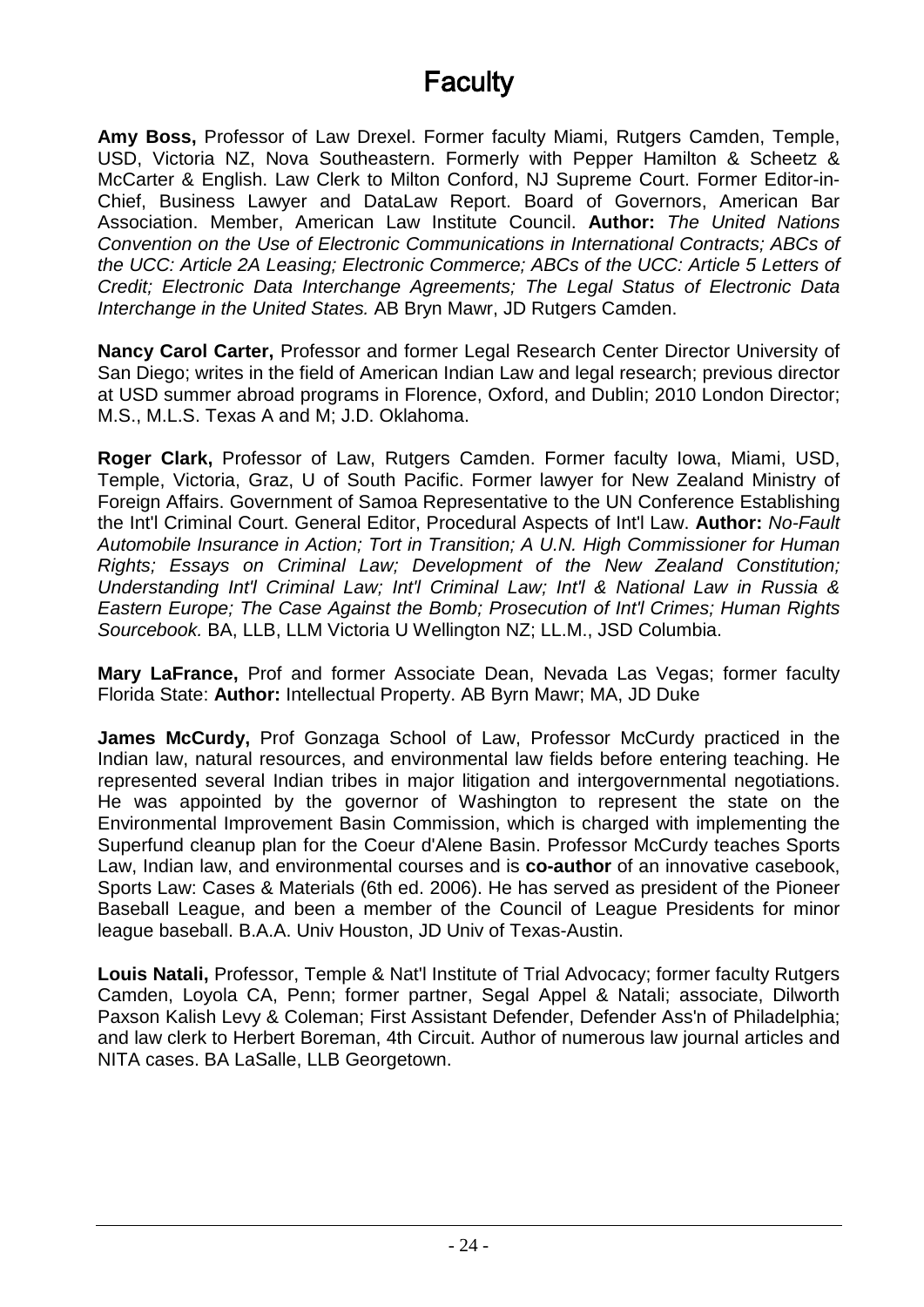### Moscow

**May 23 - June 25** 

<span id="page-24-0"></span>

The Kremlin

In Russia one learns a new truth a minute

Hubert Griffith

## History and Facilities

The University of San Diego's Moscow Institute has existed since 1979 and is the oldest U.S. law school program in Russia. USD alumni now practice in Moscow and St. Petersburg, Russia, Kiev, Ukraine, and Almaty, Kazakhstan.

The Moscow program is based at Pericles American Business and Legal Education (ABLE) Project, a continuing education center for Russian lawyers and business people. Pericles is located at 1st Miusskaya Ulitsa, #22, bldg 3, Moscow 125047 Russia, and classes and the program offices are on the third floor. There is no elevator, so this program is not suitable for persons who cannot climb stairs. METRO: behind Mendeleevskaya metro and near Lesnaya Ul. The office's phone number is: (7-495) 649- 2273.

Moscow housing costs range from a low of about 15,000 rubles a month up to very high prices, depending on accommodations, amenities, and location. Some housing information will be provided to you around mid-April or early May.

## **Orientation**

Orientation is mandatory and will be held on Sunday, May 23rd, 6 p.m. at the ANO Pericles ABLE Project mentioned above. This is also where your classes will be held. The first session of law classes will begin on Monday, May 24th at 9 a.m.

## Touring

The program will make both legal and cultural tours. On the legal side, students can expect to visit Russian courts and law offices, both in Moscow and Saint Petersburg.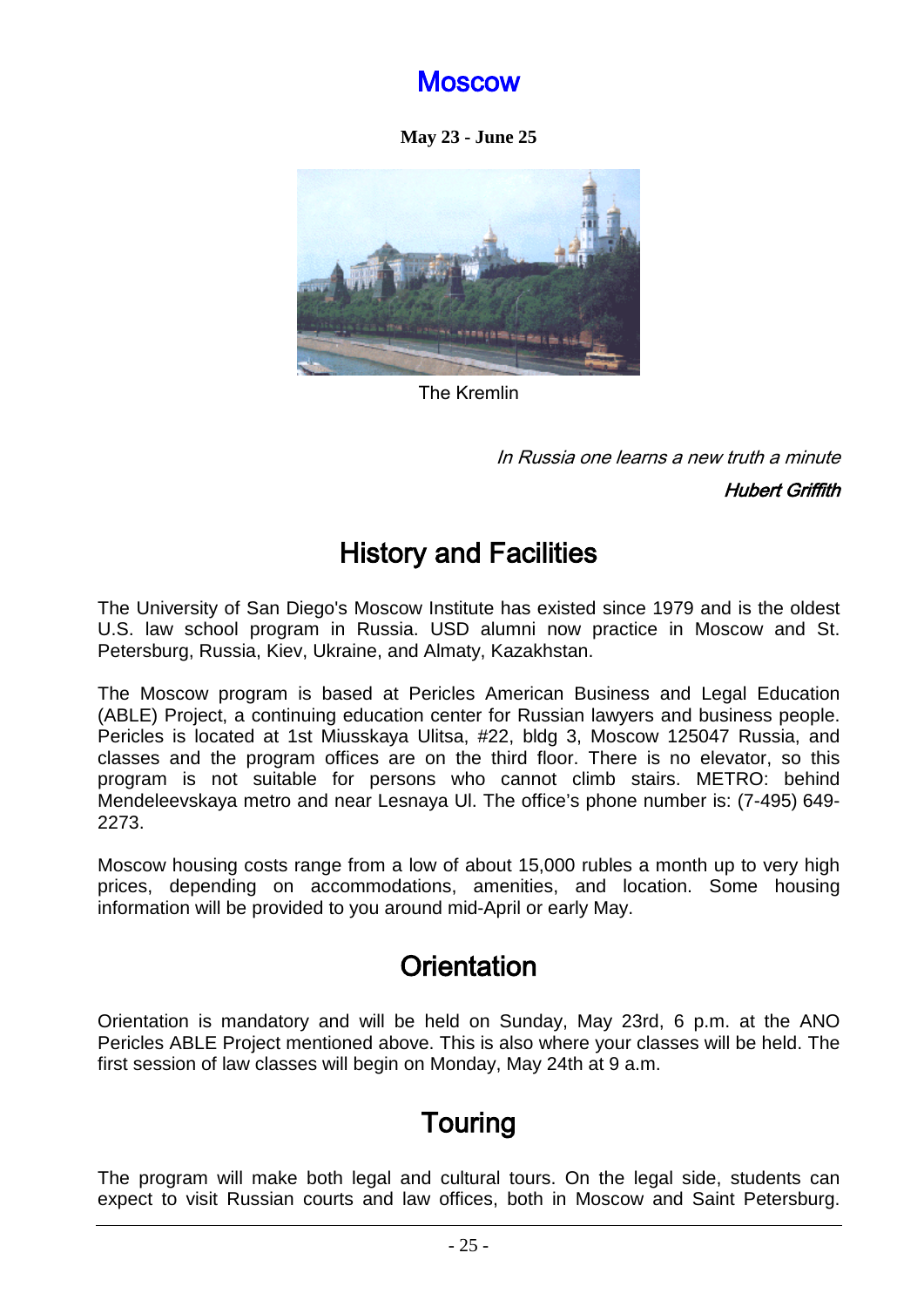Cultural tours include the Kremlin, Petrodvorets, and the priceless art treasures of the Hermitage Museum in St Petersburg. **We encourage Russian students to play host to the American students in the program, as many long-term friendships have developed.**

## **Enrollment**

Last year, 21 persons enrolled, no USD JD candidate enrolled. However, students from other U.S. law schools, and students from Canada, Philippines and Russia were enrolled.

### Classes

**Students awarded scholarships must still pay an administrative fee of \$500 for the course and must pay for their own trip to Saint Petersburg if interested on going on that excursion, as well as their own transportation to and housing in Moscow for those who are not already located in Moscow..** 

**Transactions in Emerging Markets------------------------------------------------Mr. Bruce Bean**

The mantra of 21st century businesses is "going global." This is easy to say, but what does it actually mean for businesses and, in particular, for the lawyers who assist them? This course is designed to introduce many of the issues which arise in typical international business transactions. We will cover cross-border investment and will focus on emerging markets, primarily Russia. Greenfield investments, mergers and acquisitions and other transactions will be discussed. Among the topics to be covered are: What are the significant cultural considerations? Which types of business entities should be selected? What should be in a merger or acquisition agreement? What representations, warranties and covenants should be considered? What law should control the transaction? What regulatory issues will apply to the transaction? What limitations may be imposed by applicable national legislation? What happens if something goes wrong (dispute resolution)? How do we handle issues generally referred to as corruption? Currency, financing, repatriation of earnings and intellectual property will also be touched upon. While the course treats the crucial question of dispute resolution, the focus is not litigation, but preparing lawyers to complete successful cross-border transactions. Exam: 6/24(3 cr.) TWThF 9:00 am - 10:35am **(Note to Pericles LL.M. Students, this course cannot be credited towards the Pericles LL.M. program if students already took an International Business Transactions course.)**

## Faculty:

**Mr. Bruce Bean**, Professor of Law, Michigan State U. Formerly: partner (then managing partner), Coudert Brothers Moscow; partner, Clifford Chance Moscow; chair, American Chamber of Commerce in Russia; chair, ABA Committee on Russia-Eurasia; law clerk to 2d Circuit Judge Leonard Moore. Author of numerous articles on Russian Law and investment in Russia. AB Brown, JD Columbia.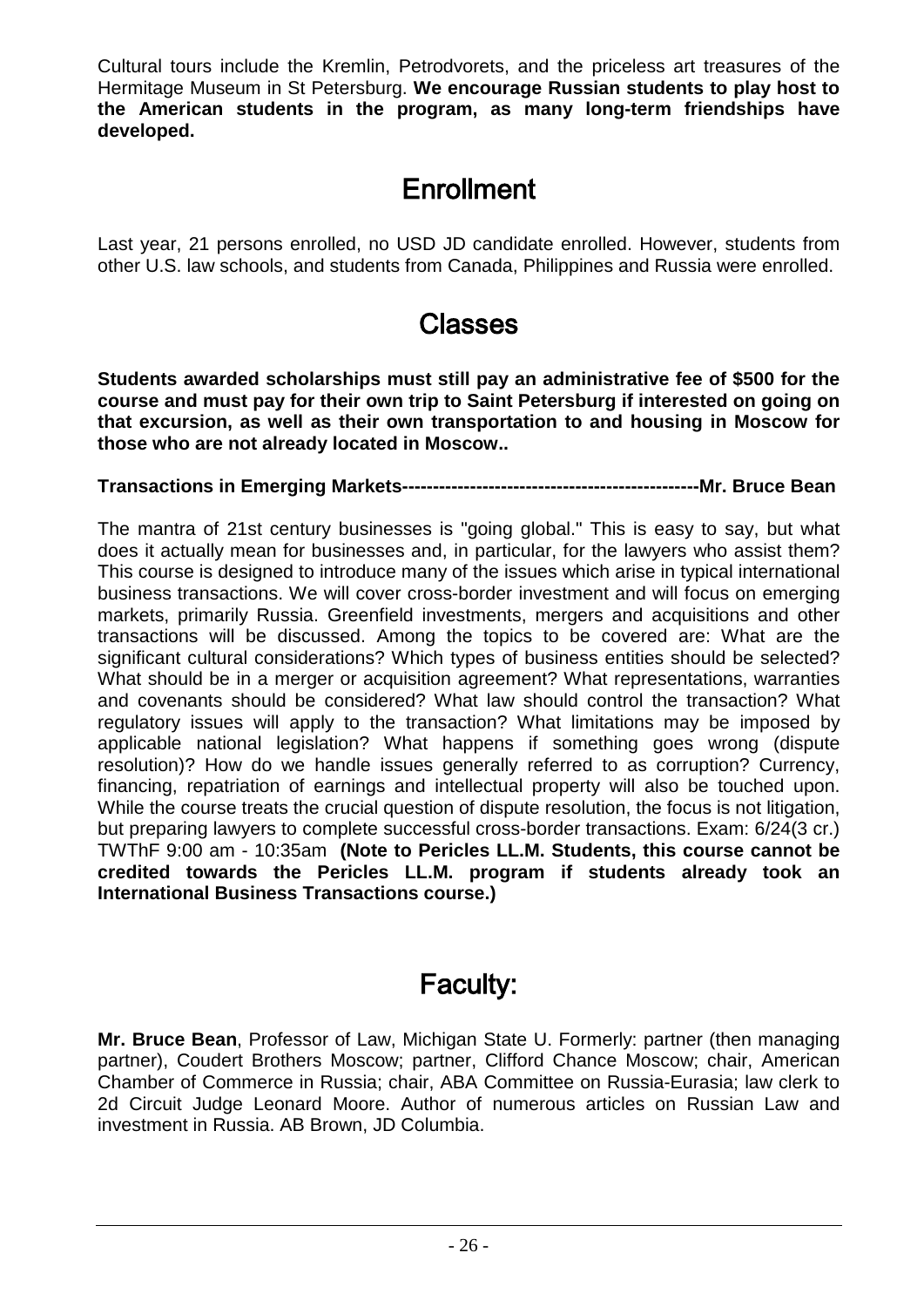## **Oxford**

**June 28 – July 30**

<span id="page-26-0"></span>

Christ Church Oxford

Oxford moves in a time that has little to do with speed or short attention spans. On foot in Oxford, you walk Albion rather than England, the realm of Blake and Spenser, Narnia and Taliesin, site of the convocation that led to the Magna Carta, midwife of literature, Greece to our Renaissance. Michael Levin

## **Facilities**

Classrooms and our office will be at the Law Faculty building called Manor Road Building located on Manor Road. Housing is provided courtesy of WISC, the Washington International Studies Council, and New College Oxford.

## **Orientation**

Orientation is mandatory and will be held on Monday, June 28th at 4:30 p.m. at the Manor Road Building. This will give you time to check-in, go to your house or dorm and drop off your luggage/bags, and make your way to Orientation. All taxis know where the Manor Road Building is located at, as there is no actual number street address. Classes and Tutorials will begin on Tuesday, June 29th at 9:00 a.m.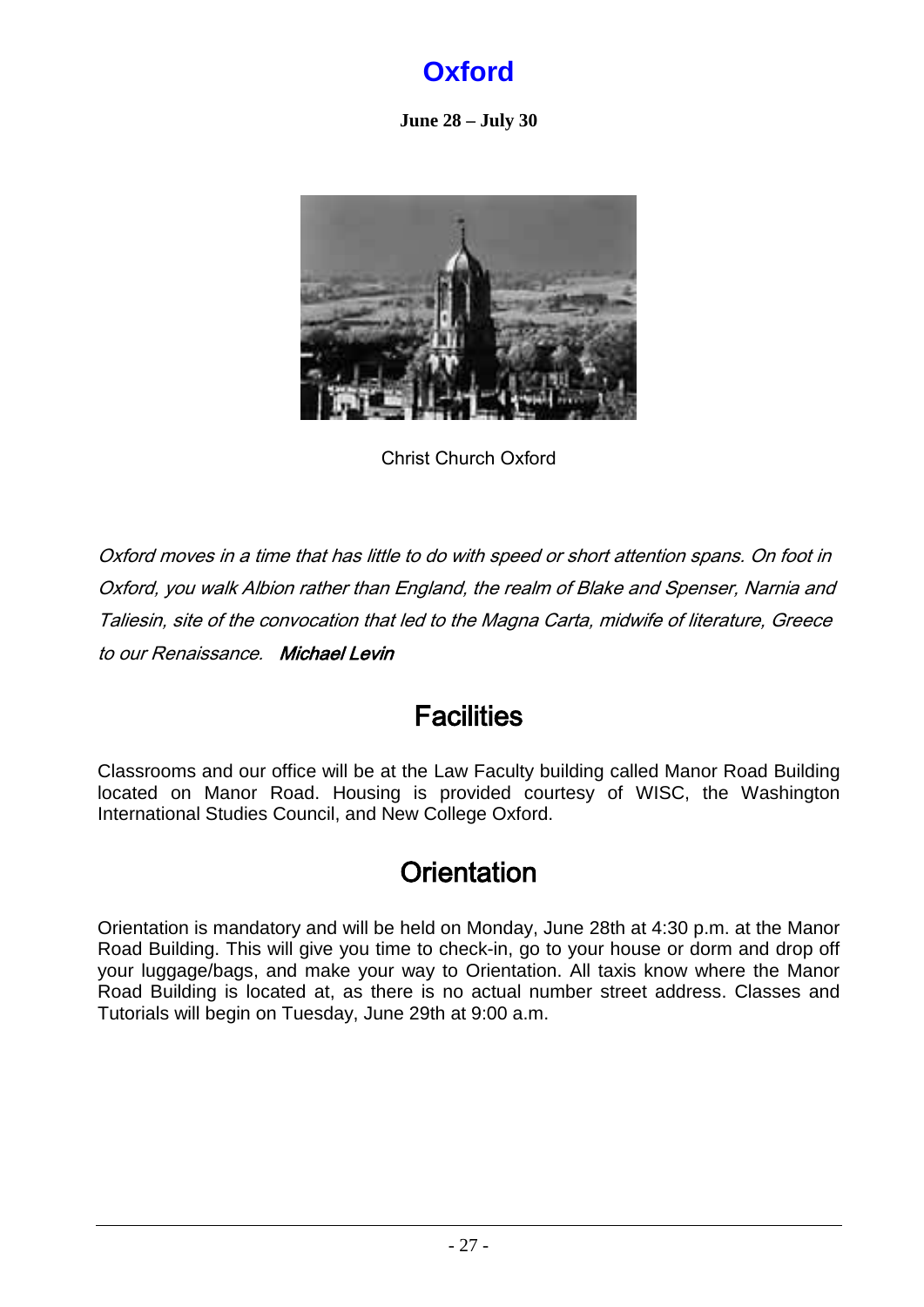## Transportation, Housing and Visas

#### **Cost of housing and transportation is not included in the scholarship.**

Transportation to Oxford usually requires flying from Moscow to London and then taking the train to Oxford.

Students may make any housing arrangements they prefer. It is not a requirement that students must live in the housing provided by USD.

Housing for the 2010 Oxford Institute on International and Comparative Law gives four options, with different facilities and costs. Once you have been assigned housing you cannot change to different housing.

Oxford is busy during the summer, and most housing there is expensive. Students may make any housing arrangements they prefer. We do not require that students live in housing arranged by USD. However, USD has arranged a limited number of spaces in four different housing alternatives, available on a first-come, first-served basis. Be aware that each of these options requires quiet and respectful behavior; a breach of the housing rules may result in eviction without refund.

**1. Liddell Building, Christ Church from July 5-31, 2010 only-- \$1,000.** Each student will have a simply-furnished single room with a sink at 60 Iffley Road, just east of the center of Oxford. Each room has a phone and network connections. 4 of these rooms are grouped around a common living room with light cooking facilities, a common toilet room, and a common bath/shower room, in a modern building in a park-like setting 15 minutes' walk from the Manor Road Building across Magdalen Bridge. The complex contains a common room with TV, billiards and computer, and a laundromat. There is a porter on duty. There are nearby pubs, restaurants and grocery stores. A "scout" ("housekeeper" in American) cleans the flats regularly. Check-in after 10:30am on Monday July 5.

**For the period June 28 - July 5,** you will need to make alternate arrangements if you choose to stay at the Liddell Building. Consider the nearby Isis Guest House, 45-53 Iffley Rd phone +44(1865)613-700, fax +44(1865)243-492, or <u>[isis@herald.ox.ac.uk](mailto:isis@herald.ox.ac.uk)</u> whose website offers single rooms with English breakfast for £37 per night, with a 10% discount for 6 or more nights.

Alternatively, for rooms in Colleges for those days, see: http://www.oxforrooms.co.uk

Or from June 28 to August 1st, you may choose one of the following:

**2. Jericho– \$1,400.** Each student will have a single room in a house shared with other students in the trendy Jericho area of north-central Oxford. The neighborhood is studentfriendly, in the midst of many pubs, inexpensive restaurants, and shops. It is a 15-minute walk to the center of Oxford. The houses are renovated red-brick Victorian townhouses. Each has 4-5 single bedrooms, 1-2 shared bathrooms, a kitchen and a living room. Each house is equipped with a television/VCR, telephone, and has internet access. Most houses have washers, dryers and microwaves. The houses are a 20-minute walk to the Manor Road Building, where classes are held. There is an extensive local bus system in Oxford, but there is no public transport that takes you close to the Manor Road Building. Bring comfortable walking shoes. Jericho housing may be shared with British or non-British students studying in Oxford who are not on the USD law program.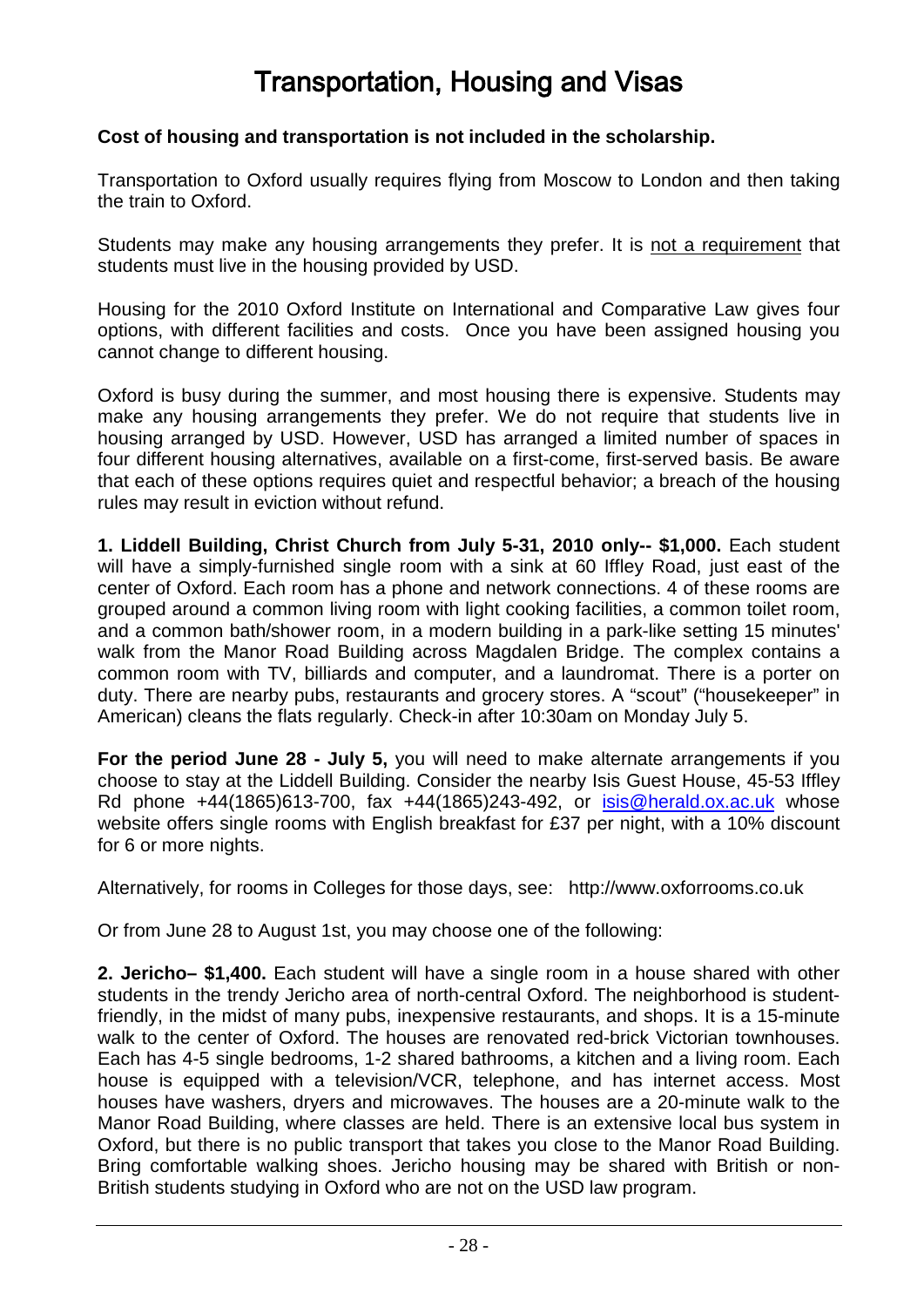**3. St. Giles– \$2,400.** Each student will have a single room in a recently-renovated Georgian townhouse shared with others in central Oxford at the intersection of St. Giles and Little Clarendon Streets. Central Oxford is filled with restaurants, pubs, shops, and the historic buildings of the older colleges, and contains the Ashmolean Museum as well as Blackwell's, one of the world's great bookstores. The house contains both single and double bedrooms, shared bathrooms, a kitchen and a living room. It is equipped with a washer, dryer, microwave, television/VCR, telephone, and internet access. It is a 5-minute walk to the Manor Road Building, with a shortcut through the Lamb & Flag pub passage to Parks Road. St. Giles housing may be shared with British or non-British students studying in Oxford who are not on the USD law program.

**4. New College– \$2,400.** New College is one of the oldest colleges in Oxford, dating from the 14th century. It has both historical and architectural significance. Each student will have a single room in the college's so-called "New Buildings, constructed in the 18th century. Each bedroom is equipped with a single bed, desk, bookcase, clothes cupboard and sink. A shared shower-room and toilets are located in the hallway. Students living there are entitled to a full breakfast served buffet style in the college's grand, vaulted dining hall. Residents have access to the gardens and grounds, quads, cloisters, and chapel, as well as evening access to the Junior Common Room (JCR) and the student bar called the Beer Cellar. New College is located in Holywell Street, a 5-minute walk from the Manor Road Building.

Some of the houses (mostly with 4-5 bedrooms) may also have British Oxford students living in them with some undergraduates from various U.S. Universities.

Just so you are aware, there is no <u>public transport</u> between Jericho, where most of WISC housing is, and the Manor Road Buildings. Biking is very popular and the USD-Oxford office will have information on that for you at Orientation. Also, there is virtually no commercial activity near the Manor Road Buildings; it is surrounded by playing fields, science park, and some college facilities. There are no internet, printing or photocopying shops near the Manor Road Building where classes will be held. You will have more luck in the center of Oxford or near your housing.

Please note that for all housing options, the residential rules (regarding security, no overnight guests, noise-levels, etc.) must be obeyed. Failure to observe the rules may result in your being required to vacate the accommodation without a refund of any monies already paid.

Note that neither WISC nor New College housing is suitable for couples or families. For those requiring such accommodation, the following contacts and web sites below may be useful: Oxford Tourist Information Centre, 15-16 Broad Street, Oxford OX1 3AS (01865) 240 261, e-mail: <u>[tic@oxford.gov.uk](mailto:tic@oxford.gov.uk)</u>

The process of obtaining visas for England can especially be a problem if you have not traveled much in Europe in the past. If you are working, we would suggest checking with your law firm/company to see if they have a business associate in London who can provide visa support. Many do, and it is often simpler to obtain a business visa than a student visa. Visa support letters are available from USD.

## **Touring**

Oxford is the gateway to Wales and the Cotswolds. It is near many attractions, such as Stratford-upon-Avon, Cambridge, Coventry, Canterbury, Stonehenge, Warwick, Windsor,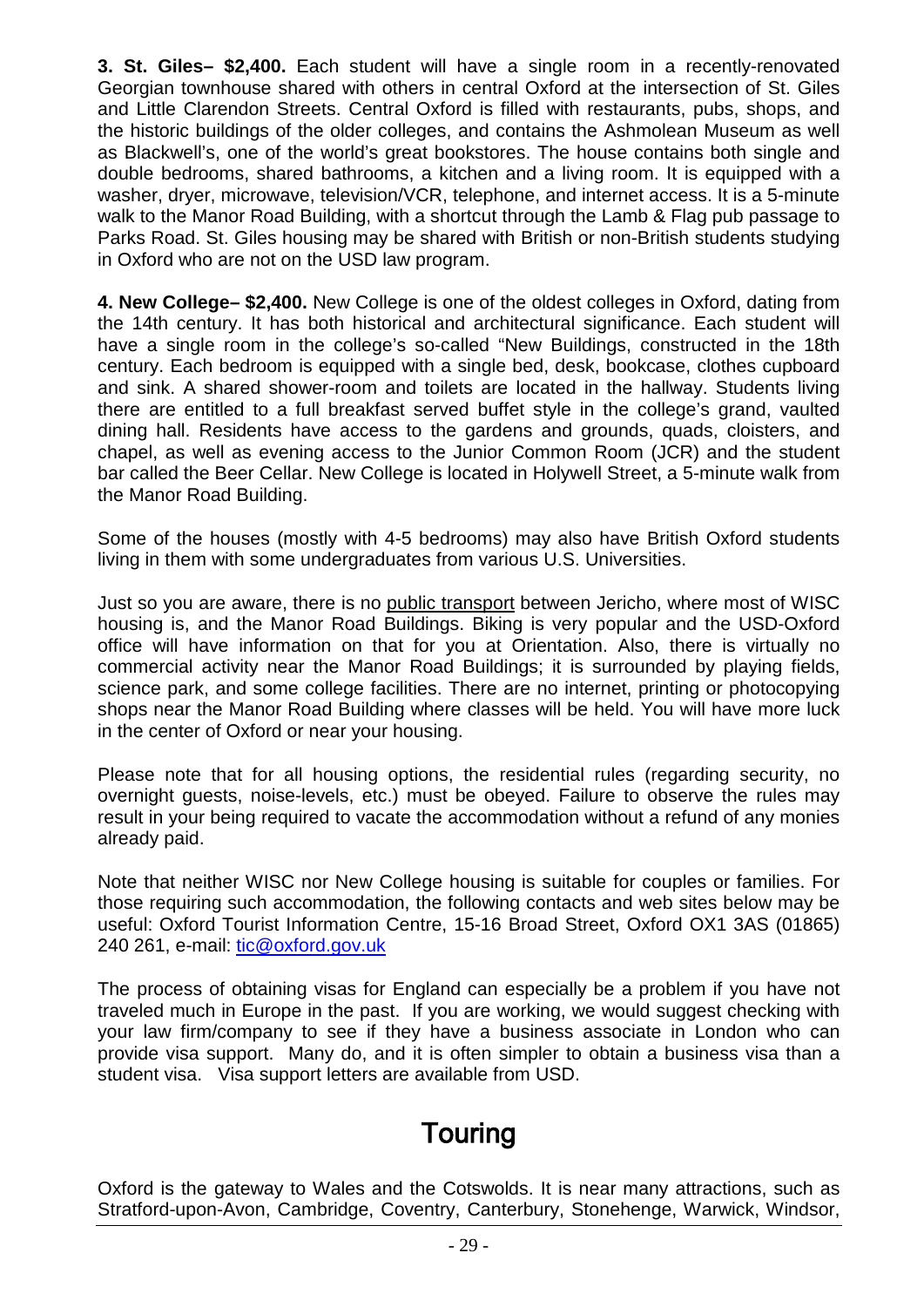Hampton Court, Bath, and Bristol. It is an hour by train or slightly longer by bus from London, with more than 40 round trips scheduled each day. The Wimbledon tennis tournament and the Henley Regatta take place during the program. The Institute regularly organizes a number of excursions, such as Stratford-upon-Avon and Coventry. Oxford students may also cross the Channel for excursions of the Paris program, or picnic in the Oxfordshire countryside.

## Extra-curricular Legal Activities

The Oxford Institute organizes a number of legal visits, such as the courts in Oxford. In London, we expect to tour one of the Inns of Court, and visit Parliament and the courts. Informal talks are held with judges, practitioners, and Oxford dons. The final banquet normally features one of England's leading legal luminaries.

## **Enrollment**

Last year 22 students enrolled from 13 law schools, including 3 USD JD candidates, 2 students from Germany, 2 students from Russia, 2 students from Canada, and 2 students from Italy. Enrollment is limited.

## Courses

#### Students awarded scholarships must still pay an administrative fee of \$500.

**European Union Law---------------------------------------------------------------------Mr. Paul Craig**

Institutions and procedures of the European Communities, including direct effect, standing, damages; relations of European Union, national and international law; free movement of goods; competition law. Exam: 7/29 (3 cr.) MTWThF 9:00am - 10:40am

### **International Environmental Law----------------------------------------------Mr. Mark Squillace**

This course will explore the burgeoning field of international environmental law. It will begin with a review of global environmental challenges, including climate change, ozone depletion, species extinction, transboundary air and water pollution and the allocation and management of common water resources. It will then explore some of the root causes of these problems, especially consumption and population growth. This will lay the groundwork for a discussion of foundational principles and criteria for managing common and shared resources. Among the issues to be considered will be the role of ethics and cultural values in addressing global problems, the merits of deploying various economic tools such as property rights, marketable permits, and tax policy to solve these problems, and the challenge of promoting sustainable development at the global scale. The course will then shift to an historical overview of international environmental law. This part of the course will review international institutions, such as the United Nation Environment Programme, and the various administrative bodies used to negotiate and manage treaties and conventions, as well as the processes used by these agencies to negotiate, implement, and enforce international environmental laws. Once these foundational materials have been covered the course will turn to a detailed study of three particular international environmental problems: ozone depletion; climate change, and biodiversity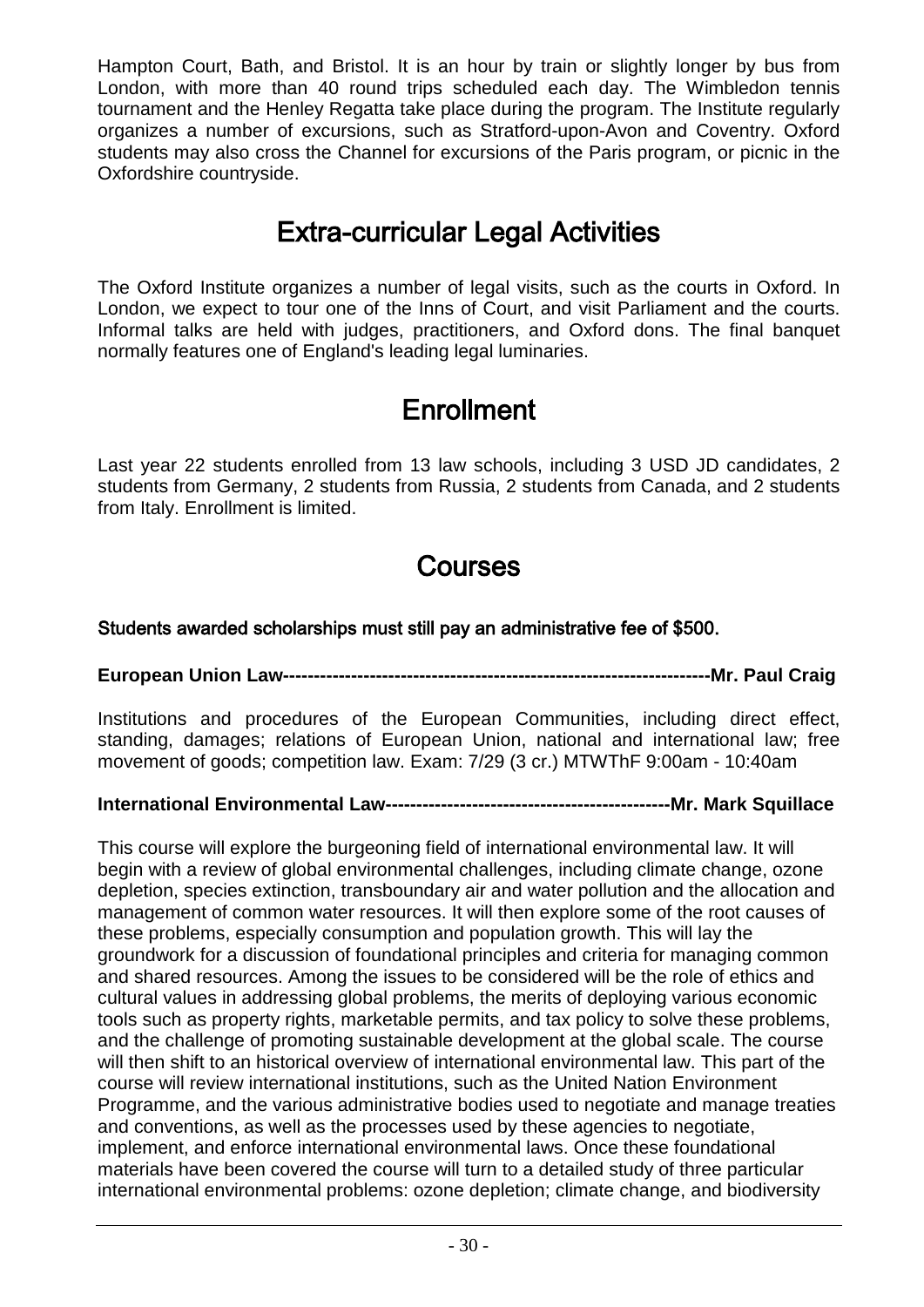conservation. The course will conclude with a brief overview of the intersection between environmental law and international trade. Exam: 7/29 (3 cr.) MTWThF 9:00am – 10:40am

### **Comparative Criminal Justice-----------------------------------------------------------------------------**

Comparing the criminal justice systems of the United States, the United Kingdom, and other countries, this course includes subjects such as principles of criminal liability, right to counsel, arrest, search and seizure, police interrogations and confessions, and sentencing practice and policy. Exam: 7/30 (3 cr.) MTWThF 10:50am - 12:30pm

#### **Public International Law ----------------------------------------------------------Mr. John Knechtle**

The course begins by examining the sources of international law, including treaties, custom, principles, natural law, equity, and opinions of judges and publicists. Next we look at the various mechanisms for peacefully settling international disputes, including diplomatic methods, adjudication (domestic, regional and international courts), arbitration, and hybrid systems. Then we will discuss the parameters of who has legal personality under international law from states to international organizations, corporations, nongovernmental organization, and individuals. Finally, we examine how international law protects and fails to protect human rights, as well as how international law seeks to address the use of military force to settle international disputes, using as case studies the 1990 invasion of Kuwait, the bombing of Kosovo in 1998, and the invasion of Iraq in 2003. Exam: 7/30 (3 cr.) MTWThF 10:50am - 12:30pm

## Faculty:

**Dr Isabella D Bunn,** the 2010 Oxford Director and is affiliated with Regent's Park College, Oxford University, where she specializes in ethical aspects of international economic law and serves as Associate Director of the Oxford Centre for Christianity and Culture. In addition to *directing USD's Oxford program*, she teaches in the area of public international law and human rights. She has worked as a legal advisor in the public and private sectors, including as General Counsel to the California World Trade Commission. Dr Bunn is currently completing a book on the right to development, editing a volume on the future of international economic law, and researching legal aspects of corporate social responsibility. She is a member of the California and District of Columbia Bars, and serves on several committees of the American Bar Association Section of International Law and the American Society of International Law. She is also a founding member of the Society of International Economic Law. Dr. Bunn divides her time between England and the United States, and in 2006 was appointed as Chair of Ethics at the Florida Institute of Technology College of Business. BSFS Georgetown; MA, JD USD (cume laude); Dipl., M. Phil. Oxford; Ph.D. Bristol

**Paul Craig,** Tutorial Fellow St John's College Oxford. Former faculty Connecticut, Cornell, Indiana, Osgoode Hall, Queensland, Virginia. Author: Administrative Law; Public Law and Democracy in the UK and the US; EC Law. BA, BCL Oxford

**John Knechtle,** Professor of Law, Florida Coastal. Teacher of the Year. Former director, ABA Central & East European Law Initiative Environmental Law Program. President, American & Caribbean Law Institute. Consultant, Organization of East Caribbean States. Fulbright Fellow. Law clerk to Judge Jack McLaughlin, Atlanta. **Author:** *The First Amendment; Constitutional Law of the U.S. and Uzbekhistan.* BA Wheaton, Cert Vrije Universiteit Brussels, JD Emory.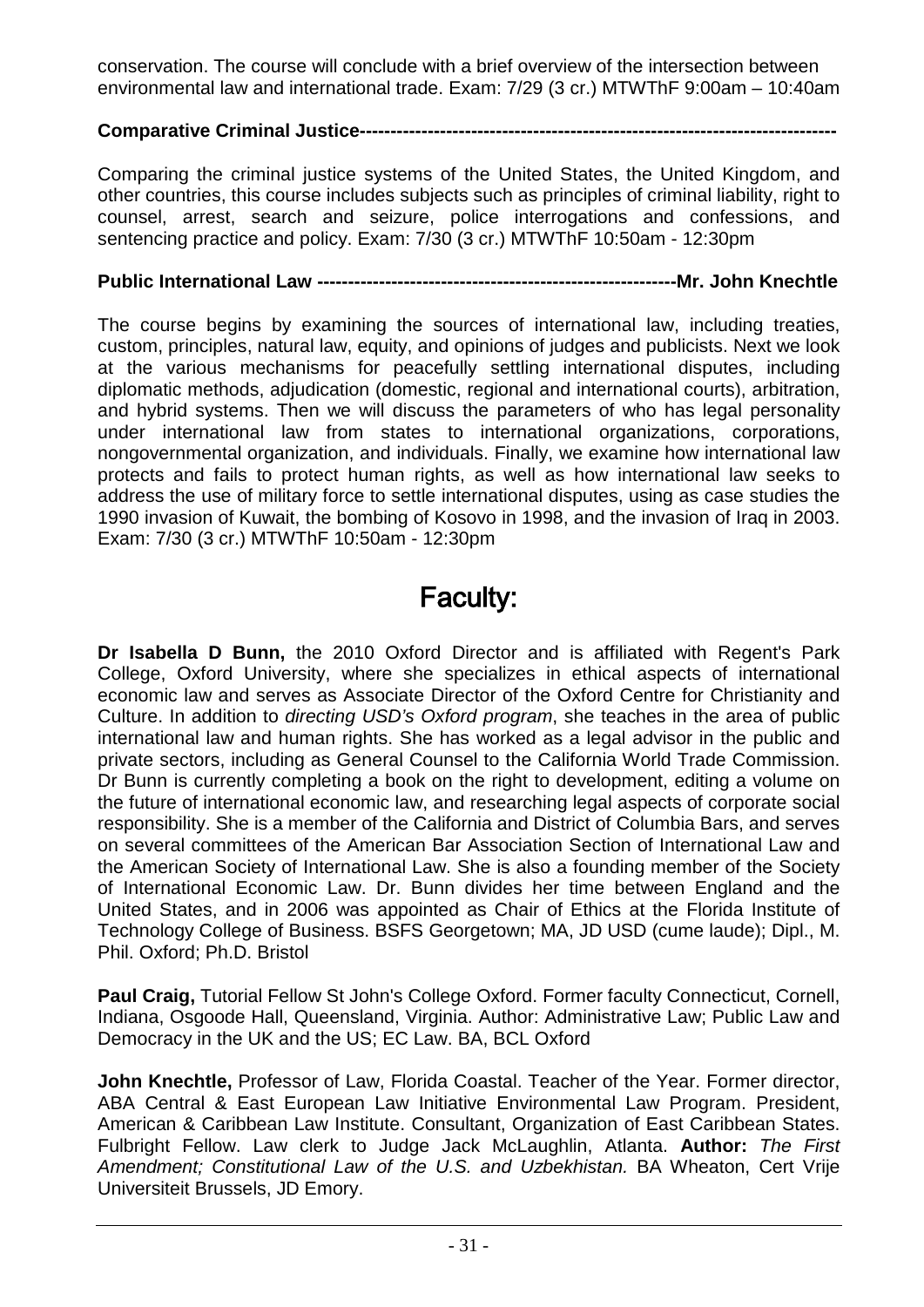**Mark Squillace,** Professor of Law and Director, Natural Resources Law Center, Colorado. Former faculty Toledo, Wyoming, West Virginia. Former Director of Litigation, Environmental Policy Institute, and Special Assistant to the Solicitor, U.S. Department of the Interior. **Author:** *Natural Resources Law & Policy; NEPA Litigation Guide; Environmental Law Anthology; vols. 1 (Environmental Decisionmaking) & 3 (Air Pollution) of Environmental Law.* BS Michigan State, JD Utah.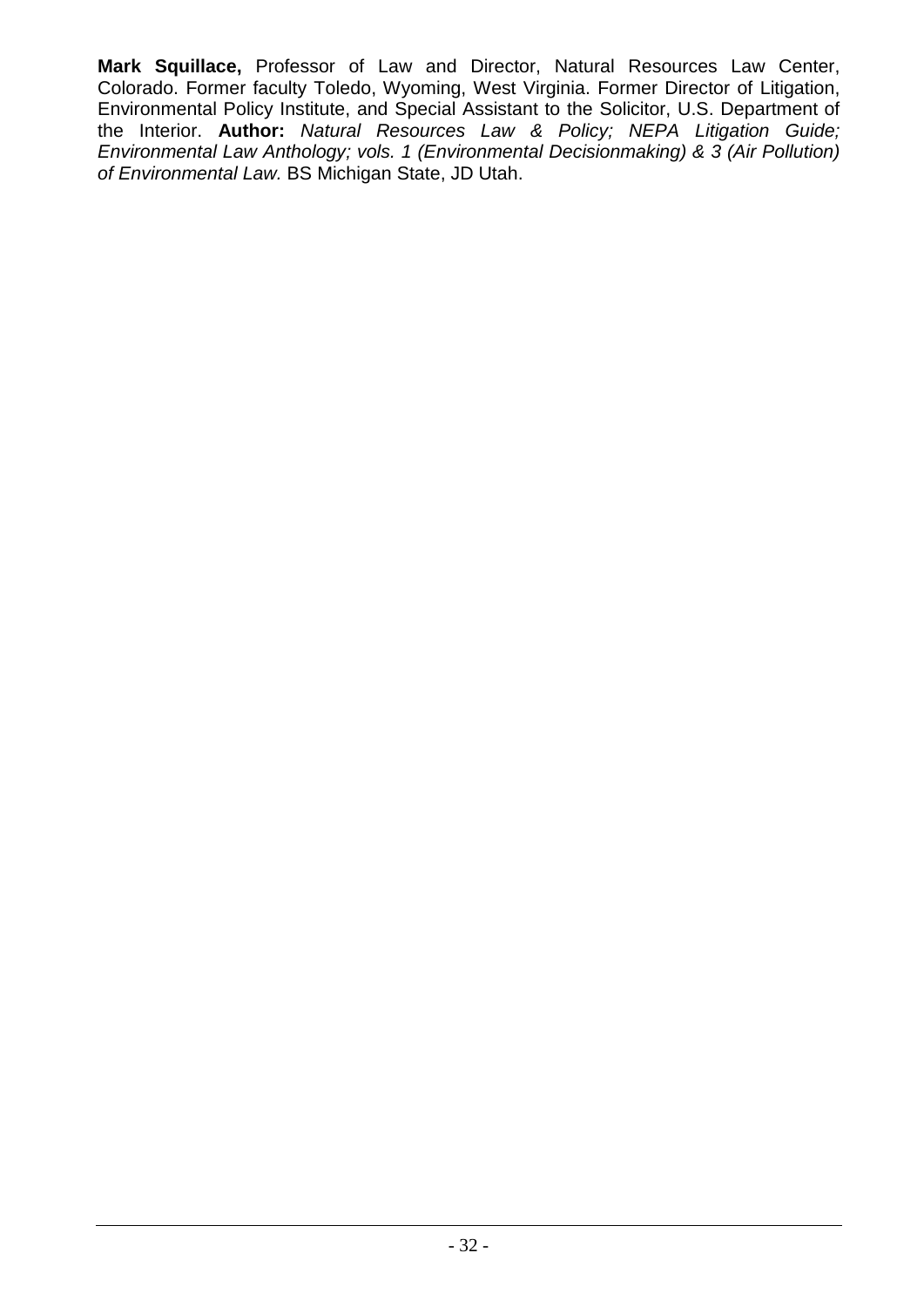## **Paris**

### June 28 - July 31

<span id="page-32-0"></span>

There is never any ending to Paris and the memory of each person who has lived in it differs from that of any other. We always returned to it no matter who we were or how it was changed or with what difficulties, or ease, it could be reached. Paris was always worth it and you received return for whatever you brought to it. Ernest Hemingway

The oldest working clock in Paris is on the Tour de l'Horloge

of the Concierge, just adjacent to the courts (Palais de Justice). Built in 1370, it received its frame in 1585. The left figure holding the decalogue and scepter signifies divine justice; the right, with the scales and sword, personifies human justice. The shield above the pediment carries the Bourbon fleur-de-lys and the castles of Castille, the arms of King (and Saint) Louis IX (1214-70), patron of French justice.

## Transportation, Housing and Visas

### Cost of housing and transportation is not included in the scholarship.

Flights to Paris from Moscow are fairly regular and not too expensive.

Visas to France have been a problem in the past, as the French Embassy requires a letter in French from the French host university as well as from USD. The USD letter is easy for us to obtain, but USD representatives do not arrive in Paris until the week prior to the program, and in the past the French host university has dragged its feet in providing its letter until after the USD representative arrives. If you are working and your office/law firm has a business partner in France, as many do, we suggest you speak to your employer about getting your firm's support for a business visa, as the process is generally much easier and faster.

It is easy to find housing in Paris with the help of the Paris Office because summer is a tenant's market. The overwhelming majority of the students sublet apartments for the duration of the program. Some apartments are located through the internet. Most students live in apartments they find through USD. Shortly before the beginning of the program, the office places ads in Paris publications that usually result in us being deluged with apartment offers.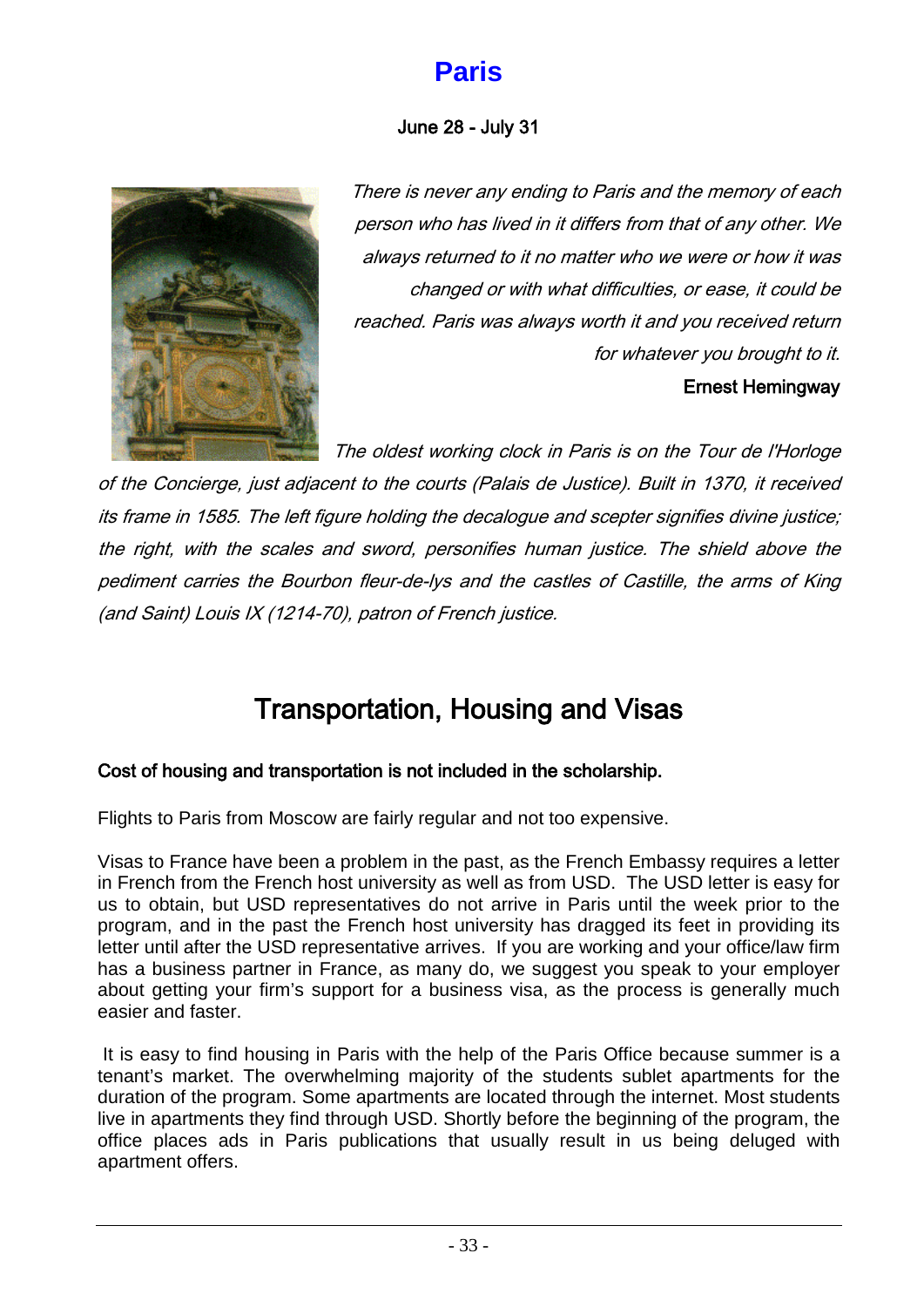The Paris office will have information on summer sub-let apartments or rooms in apartments, usually with other French or European students once you have arrived in Paris, not before. The Paris office will have many listings from central Paris, all easily accessible by metro or bus to the Institute and available during the time period of the program. However, listings in the very fashionable and often expensive Marais or within walking distance to the Institute are usually quite limited. Students desiring such accommodations have in previous years always found something to their liking. Please note that the students have also been willing to devote the time necessary to an independent search. We suggest that you have a place to go to on arrival for the first night or two.

### **Facilities**

The Paris Institute is co-sponsored by ESSEC, the law faculty at the University of Paris I, and the Institut Catholique de Paris. Founded in 1973, it was the first summer program on the European continent sponsored by a U.S. law school. Classrooms and offices are in the University of Paris' Centre Malher, 9 rue Malher, Paris, 4e. (metro stop: St Paul) and is located in the Marais, an area of graceful 17th century mansions such as the Hotel Sale, now the Picasso Museum. It is an easy walk to Notre Dame and the Palais de Justice.

## **Orientation**

Orientation is mandatory and will be held on Monday, June 28, at 9 rue Malher where classes will be held. Refer to your first set of information sheets for the exact time. Classes begin Tuesday, June 29th, at 9:00am.

### **Touring**

Normally trips are organized to Chartres, Claude Monet's home at Giverny, the chateaux of the Loire Valley, Champagne, and Rouen; and many students visit Mt. St. Michel, Bayeux, and the Riviera.

### **Extra-curricular Legal Activities**

The group tours the Palais de Justice, the Conseil d'Etat, and the French Senat on educational visits arranged specially for us. There are frequent talks by Paris practitioners and professors, and by legal officers of international organizations.

## Enrollment

Last year, 51 persons enrolled, including 11 USD JD candidates, students from other U.S. law schools, and students from Canada, the Czech Republic, France, Germany, India, Italy, the Philippines, Spain, and Russia.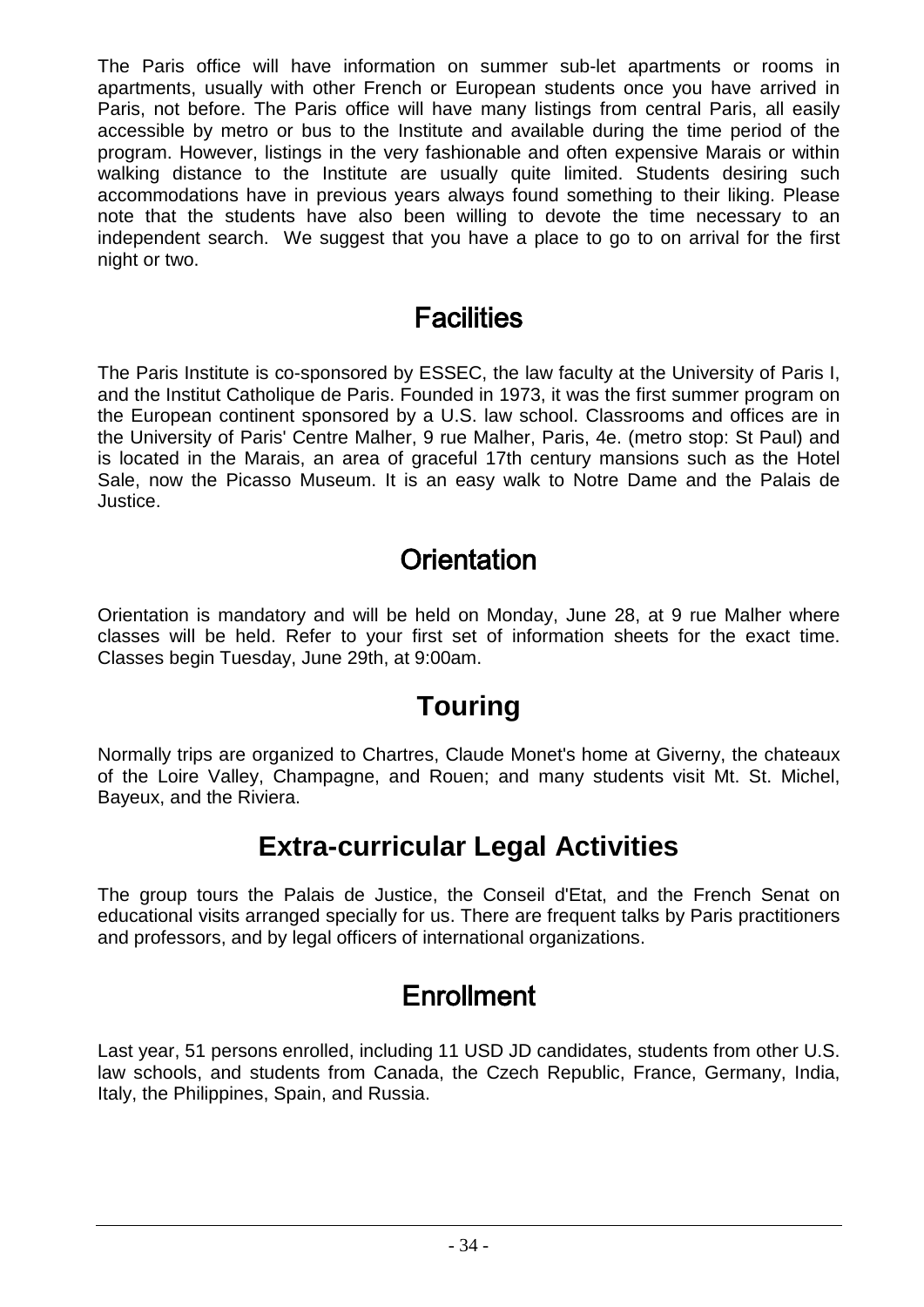## Courses

#### Students awarded scholarships must still pay an administrative fee of \$500.

#### **International Contracts---------------------------------------------------------Mr. Herbert Lazerow**

Legal aspects of contracts for the int'l sale of goods, including contract formation; choice of forum and choice of law; implied and express warranties; different methods of shipment, such as f.o.b. or c.i.f.; risk of loss; excuse from performance; letters of credit; tax aspects of sales transactions; and the settlement of int'l business disputes by selfhelp, alternative dispute resolution, or litigation, including the enforcement of foreign judgments and arbitral awards. The Uniform Commercial Code and the UN Convention on Contracts for the Int'l Sale of Goods (now ratified by the U.S.) will be compared, as well as the domestic contracts law of other countries. Exam: 7/30 (3 cr) MTWThF 9:00am - 10:35am

#### **European Union Law---------------------------------------------------------Mr Dominique Carreau**

Introduction to law of the European Union: examination of the institutional framework (Commission, Council, Parliament and European Court of Justice) and the legal order (supremacy, direct effect and mutual recognition); the course then addresses the core principles of EU legal system, the free movement of persons (including the right of establishment and the Schengen area with special emphasis on the harmonization of company law), goods (elimination of tariff and non-tariff barriers, creation of a common customs tariff and a common external trade policy), services (completion of the internal market focusing on the liberation of financial services) and capital (liberation of capital movements and its impact on the construction of Europe); and Economic and Monetary Union. Exam: 7/30 (3 cr) MTWThF 9:00am - 10:35am

#### **International Internet Law--------Judge Margaret McKeown & Judge Michael Hawkins**

The course provides a general overview of international intellectual property through the lens of comparative judicial reasoning. The survey will include key international treaties, such as the Madrid Protocol and the Paris Convention, along with the Trade Related Intellectual Property Standards. The materials explore techniques and approaches used by judges in different countries to decide disputes, including how judges build interpretive methods, organize information, and apply legal sources to resolve cases. Applying these techniques to the burgeoning field of Internet law, the course considers such topics as the significance of a borderless Internet, personal jurisdiction over Internet participants, content regulation of the Internet under different legal systems, privacy protection, criminal law, social networking in the international context, and special problems in trademark and copyright. Exam: 7/30 (3 cr.) MTWThF 9:10am - 10:35am **(Note to Pericles LL.M. Students, this course cannot be credited towards the Pericles LL.M. program if Cyber-law is offered in Moscow this summer.)**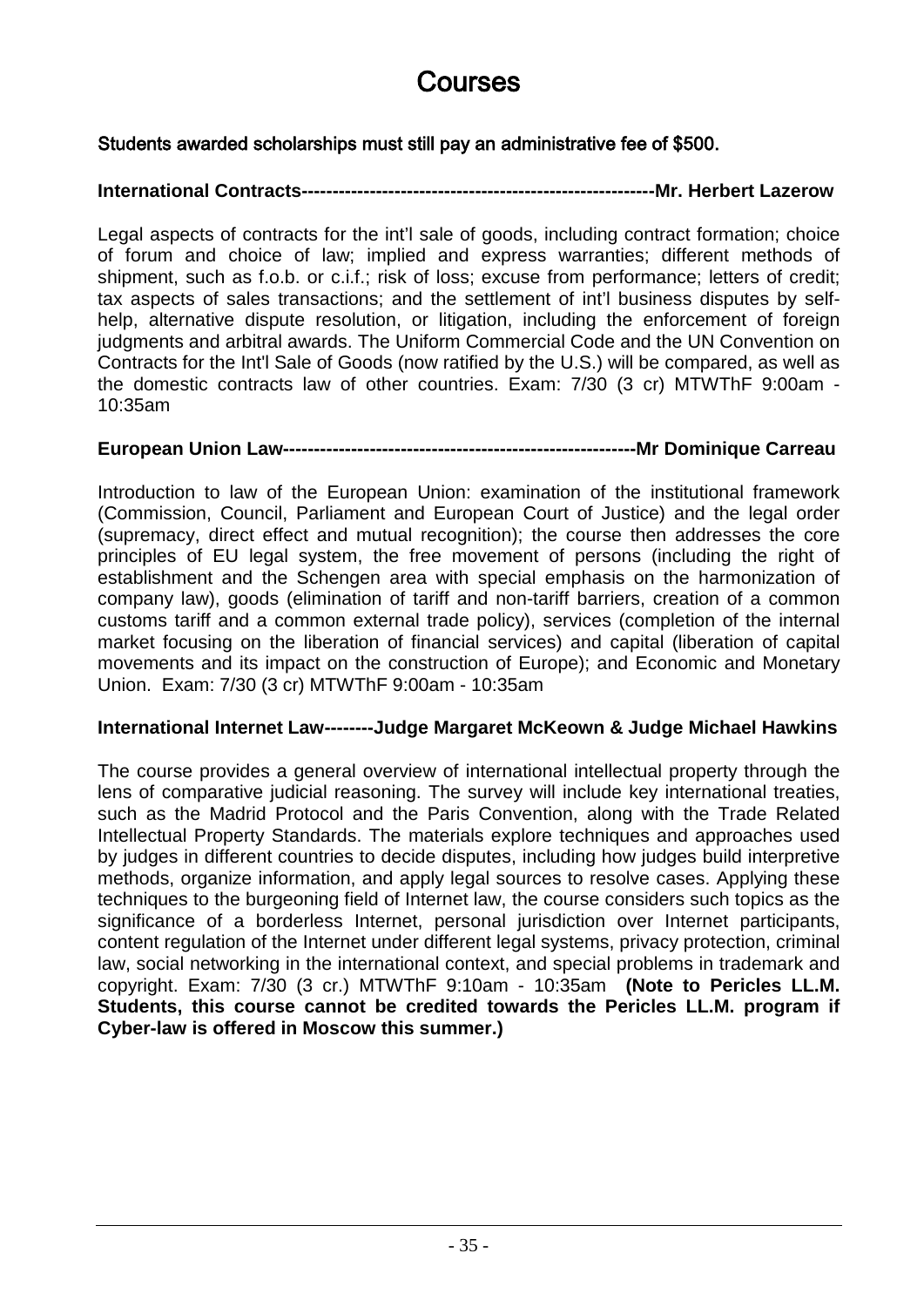### **International Business Transactions----------------------------------------Mr. Andy Spanogle**

An introduction to transactional work undertaken by international commercial attorneys. Primary areas of study include the export sale and its financing, the international transfer of technology and, time permitting, foreign direct investment. Topics to be covered include conflicts of law arising in international transactions, bills of lading, letters of credit, project finance and international licensing. Throughout the course, particular attention is given to the mitigation and avoidance of risks associated with international transactions. Exam: 7/31 (3 cr) MTWThF 10:45am - 12:20pm

#### **International & Comparative Torts----------------------------------------------Mr. Ken Abraham**

This course will address the history, theory, and doctrinal conceptions of tort liability in Europe, the People's Republic of China, and the United States, as well as the special problems associated with transnational tort liabilities. Particular attention will be given to approaches to compensation for accidental bodily injury, including products liability; damages for non-pecuniary loss; defamation and privacy; and the interaction of different forms of insurance with tort liability. Exam: 7/31 (3 cr) MTWThF 10:45am - 12:20pm

### French

Two French courses are offered MTWThF 1:30pm -2:20pm: a beginning conversation course, Survival French, and for those with a year of college French, Intermediate Conversational French. Both are open to accompanying persons; neither is for college credit. Cost: \$85 per person.

Advanced French courses are given by the Alliance Francaise, Institut Catholique, or the Sorbonne at Cours de Civilisation Francaise If interested in their advanced courses, please contact them directly.

### **Faculty**

**Ken Abraham,** Professor of Law Virginia. Former faculty Harvard, Maryland, Case Western Reserve. Outstanding Professor Award. Consultant on major insurance matters. Arbitrator. Elected member of the American Law Institute's Council. **Author:** *The Liability Century: Insurance and Tort Law from the Progressive Era to 9/11; The Forms and Functions of Tort Law; Insurance Law and Regulation; Environmental Liability Insurance Law; Distributing Risk: Insurance, Legal Theory, and Public Policy.* AB Indiana, JD Yale.

**Dominque Careau,** Professor Paris I Panthéon-Sorbonne Emeritus and former Counsel, Shearman & Sterling; former Faculty Paris X Nanterre (and Dean there), Michigan, Fordham, USD. **Author:** *Le Marché Unique Européen; Le Fonds Monétaire International; Souveraineté et Coopération Monétaire Internationale; Le Systéme Monétaire International; Droit International Economique; La Dette Extérieur.* Docteur en droit Paris; Agrégé de Droit Public; MCL Michigan.

**Michael Daly Hawkins,** Judge, United States Court of Appeals for the 9th Circuit. Former faculty Seton Hall, Virginia. Formerly U.S. Attorney for Arizona; Independent Prosecutor-Special Counsel for the Navajo Nation; Uniform Law Commissioner. Author of numerous law journal articles. BA, JD Arizona State; LLM Virginia.